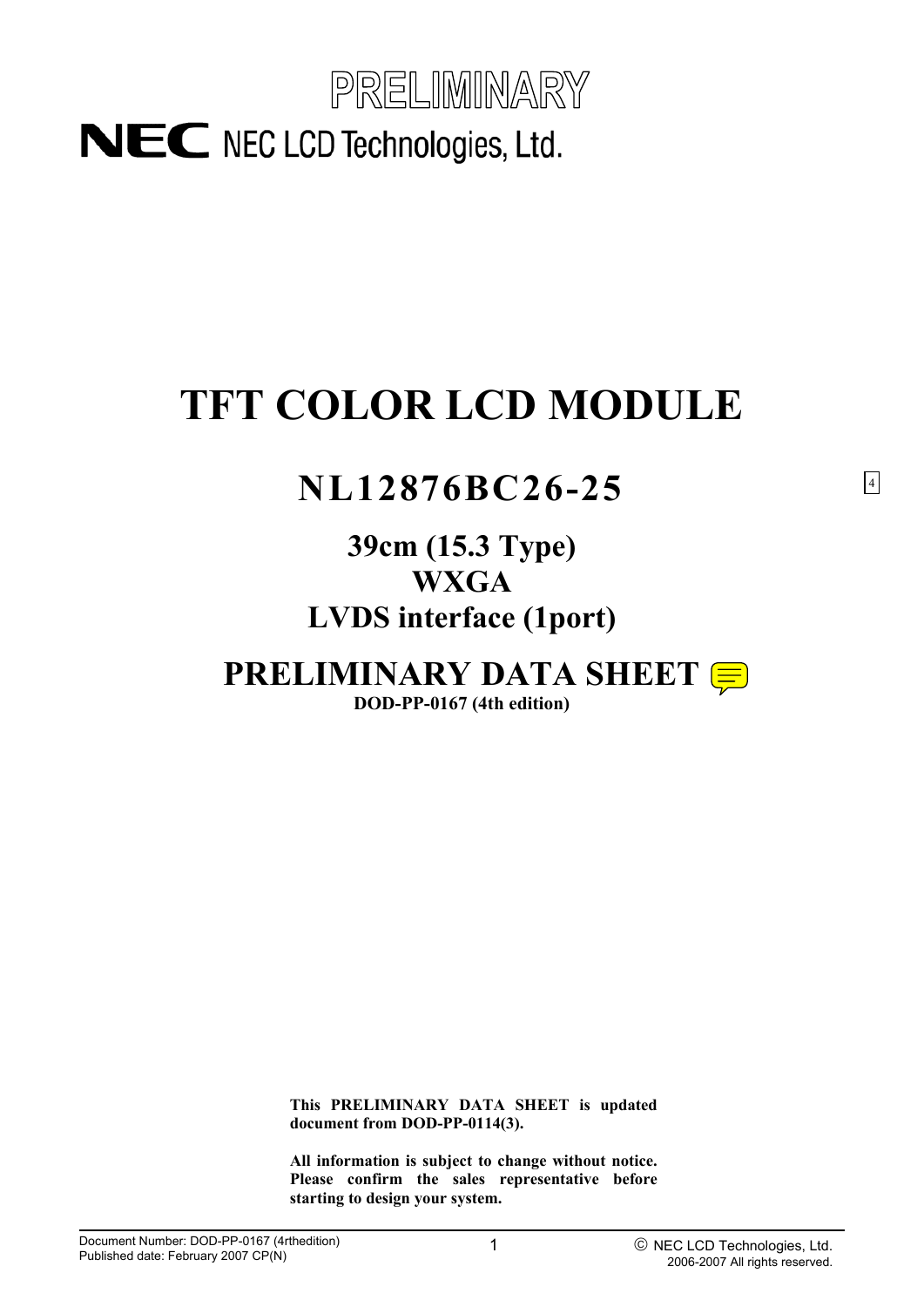

### **INTRODUCTION**

<span id="page-1-0"></span>The Copyright to this document belongs to NEC LCD Technologies, Ltd. (hereinafter called "NEC"). No part of this document will be used, reproduced or copied without prior written consent of NEC.

NEC does and will not assume any liability for infringement of patents, copyrights or other intellectual property rights of any third party arising out of or in connection with application of the products described herein except for that directly attributable to mechanisms and workmanship thereof. No license, express or implied, is granted under any patent, copyright or other intellectual property right of NEC.

Some electronic parts/components would fail or malfunction at a certain rate. In spite of every effort to enhance reliability of products by NEC, the possibility of failures and malfunction might not be avoided entirely. To prevent the risks of damage to death, human bodily injury or other property arising out thereof or in connection therewith, each customer is required to take sufficient measures in its safety designs and plans including, but not limited to, redundant system, fire-containment and anti-failure.

The products are classified into three quality grades: **"Standard"**, **"Special"**, and **"Specific"** of the highest grade of a quality assurance program at the choice of a customer. Each quality grade is designed for applications described below. Any customer who intends to use a product for application other than that of Standard quality grade is required to contact an NEC sales representative in advance.

The **Standard** quality grade applies to the products developed, designed and manufactured in accordance with the NEC standard quality assurance program, which are designed for such application as any failure or malfunction of the products (sets) or parts/components incorporated therein a customer uses are, directly or indirectly, free of any damage to death, human bodily injury or other property, like general electronic devices.

Examples: Computers, office automation equipment, communications equipment, test and measurement equipment, audio and visual equipment, home electronic appliances, machine tools, personal electronic equipment, industrial robots, etc.

The **Special** quality grade applies to the products developed, designed and manufactured in accordance with an NEC quality assurance program stricter than the standard one, which are designed for such application as any failure or malfunction of the products (sets) or parts/components incorporated therein a customer uses might directly cause any damage to death, human bodily injury or other property, or such application under more severe condition than that defined in the Standard quality grade without such direct damage.

Examples: Control systems for transportation equipment (automobiles, trains, ships, etc.), traffic control systems, anti-disaster systems, anti-crime systems, medical equipment not specifically designed for life support, safety equipment, etc.

The **Specific** quality grade applies to the products developed, designed and manufactured in accordance with the standards or quality assurance program designated by a customer who requires an extremely higher level of reliability and quality for such products.

Examples: Military systems, aircraft control equipment, aerospace equipment, nuclear reactor control systems, medical equipment/devices/systems for life support, etc.

The quality grade of this product is the **"Standard"** unless otherwise specified in this document.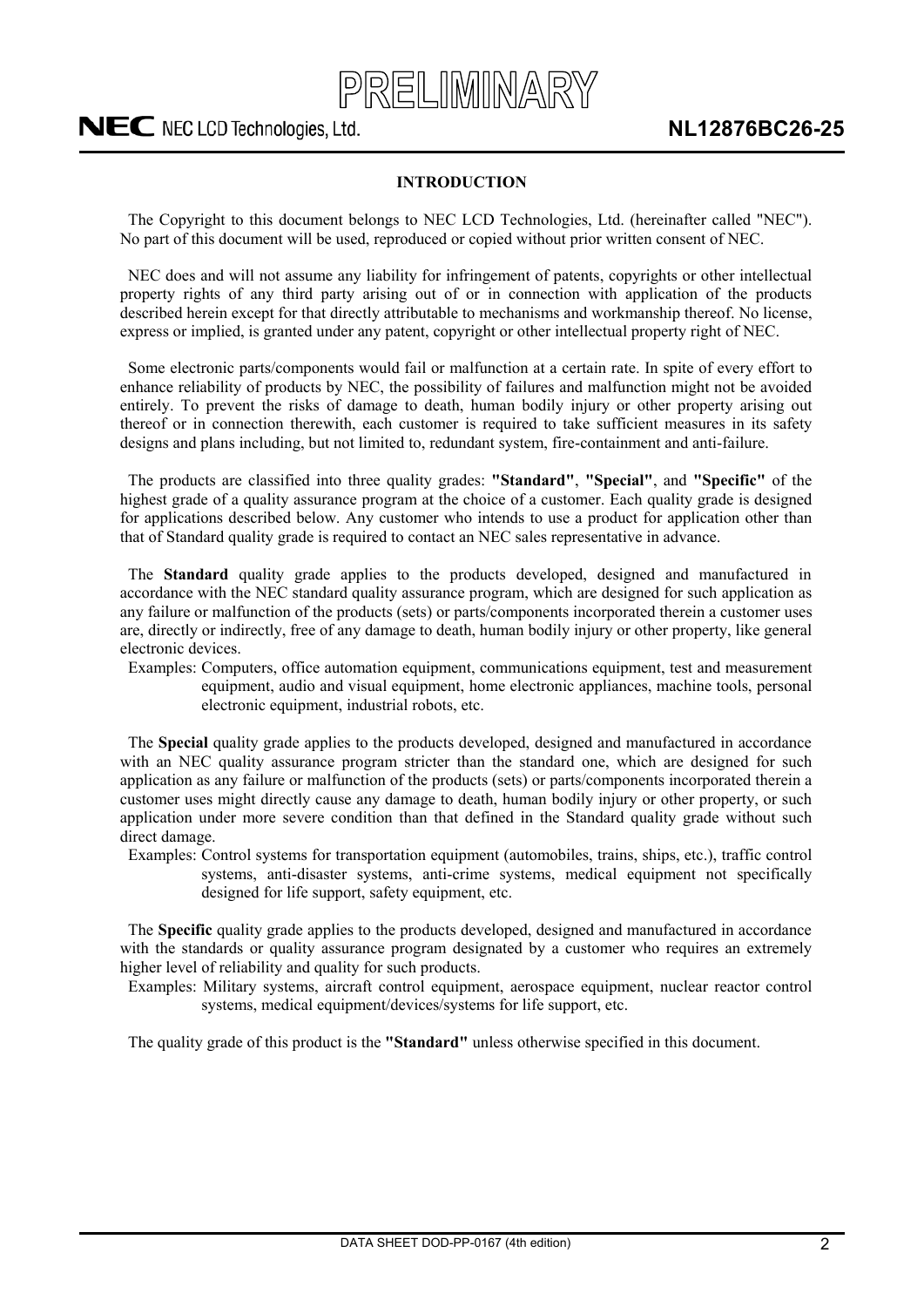

### NL12876BC26-25

### **CONTENTS**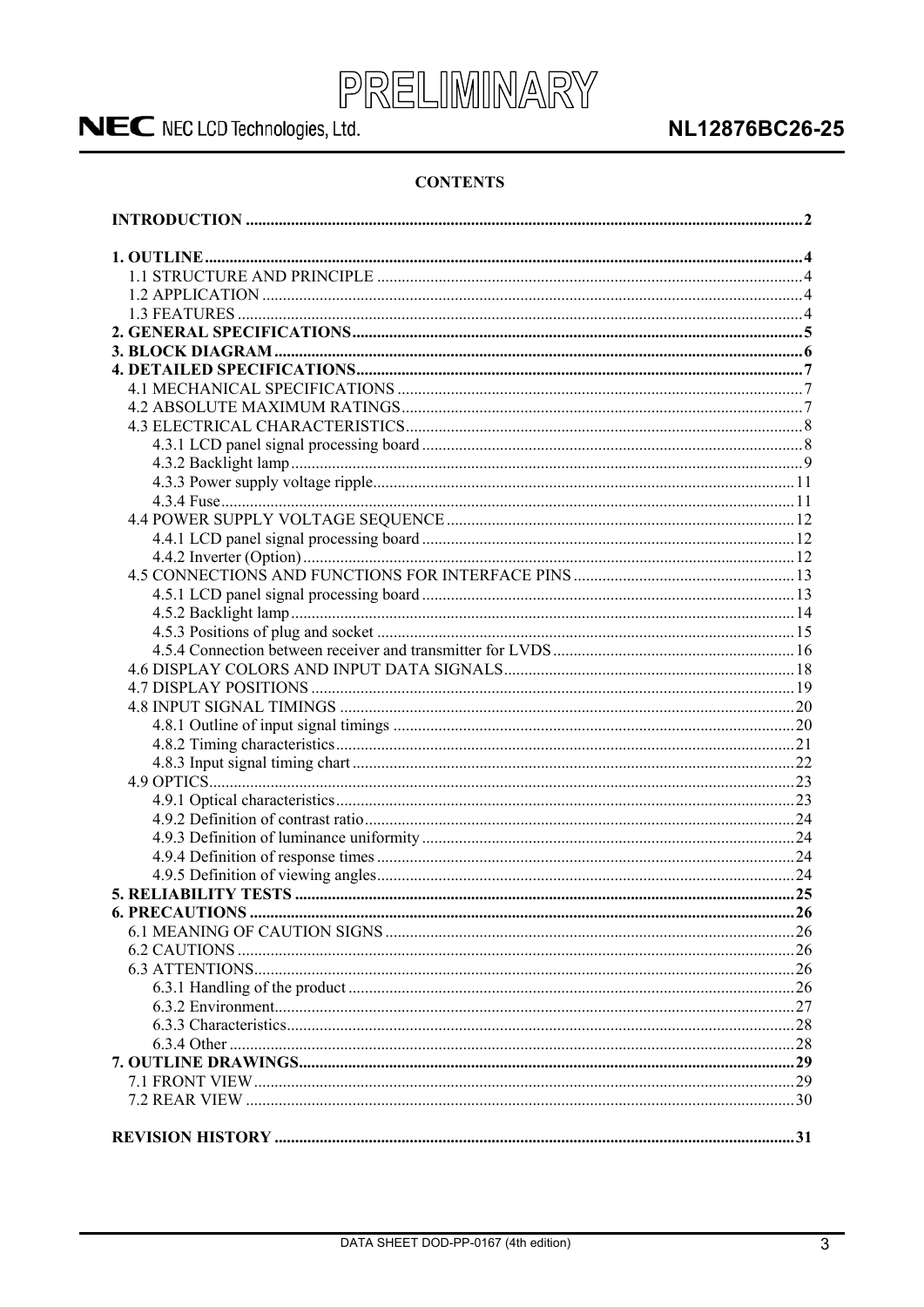## <span id="page-3-0"></span>PRELIMINARY NEC NEC LCD Technologies, Ltd.

4

#### **1. OUTLINE**

#### 1.1 STRUCTURE AND PRINCIPLE

Color LCD module NL12876BC26-25 is composed of the amorphous silicon thin film transistor liquid crystal display (a-Si TFT LCD) panel structure with driver LSIs for driving the TFT (Thin Film Transistor) array and a backlight.

The a-Si TFT LCD panel structure is injected liquid crystal material into a narrow gap between the TFT array glass substrate and a color-filter glass substrate.

Color (Red, Green, Blue) data signals from a host system (e.g. signal generator, etc.) are modulated into best form for active matrix system by a signal processing circuit, and sent to the driver LSIs which drive the individual TFT arrays.

The TFT array as an electro-optical switch regulates the amount of transmitted light from the backlight assembly, when it is controlled by data signals. Color images are created by regulating the amount of transmitted light through the TFT array of red, green and blue dots.

1.2 APPLICATION

• For industrial use

#### 1.3 FEATURES

- High luminance
- $\bullet$  High contrast
- Ultra Wide viewing angle
- Wide temperature range
- LVDS interface
- Edge light type (without inverter)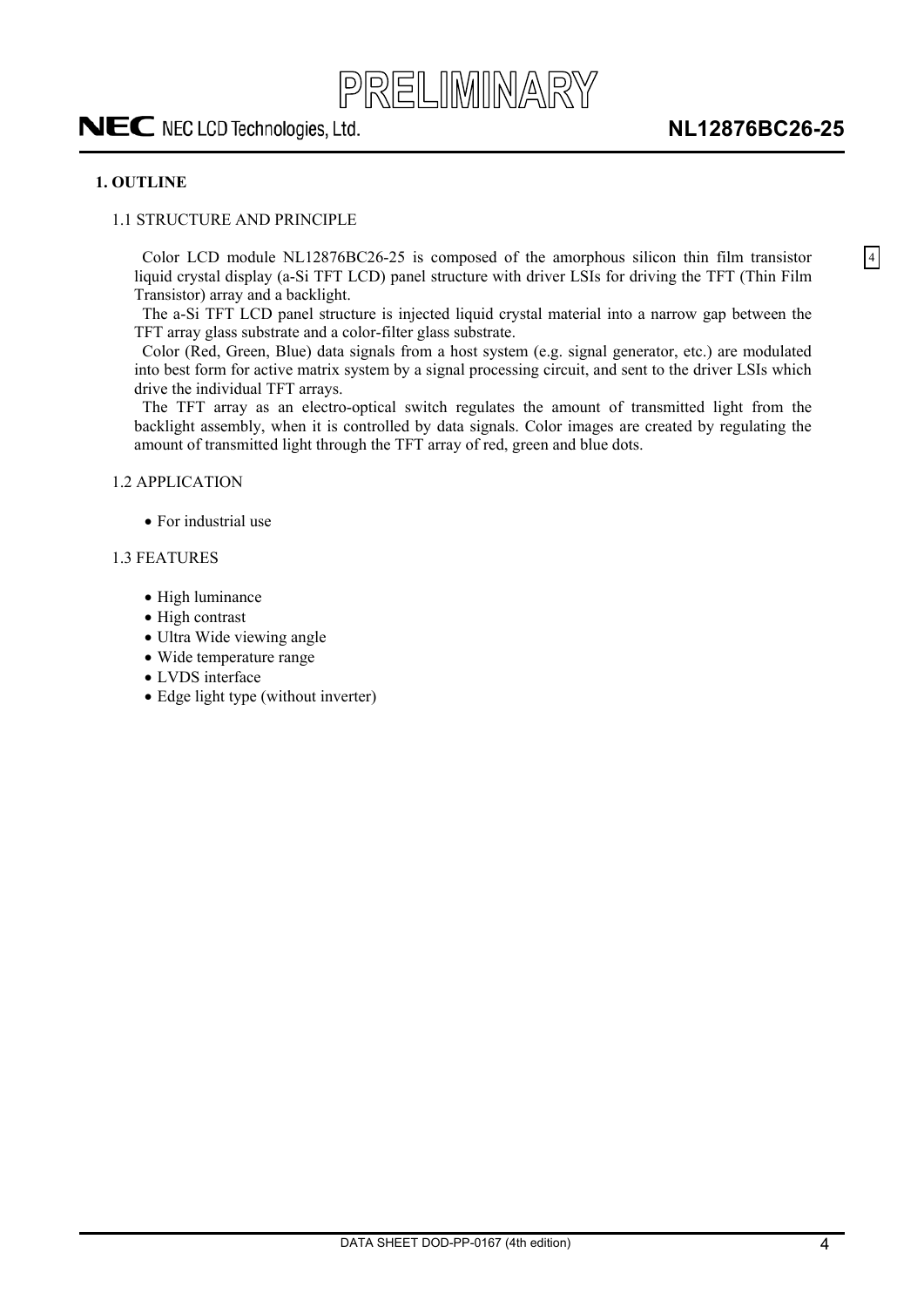

### **NL12876BC26-25**

### **2. GENERAL SPECIFICATIONS**

| Display area                     | 334.08 (H) $\times$ 200.45 (V) mm                                                                                                                                        |
|----------------------------------|--------------------------------------------------------------------------------------------------------------------------------------------------------------------------|
| Diagonal size of display         | 39cm (15.3 inches)                                                                                                                                                       |
| Drive system                     | a-Si TFT active matrix                                                                                                                                                   |
| <b>Display color</b>             | $16,777,216$ colors (At 8-bit input + FRC)                                                                                                                               |
| Pixel                            | 1280 (H) $\times$ 768 (V) pixels                                                                                                                                         |
| <b>Pixel arrangement</b>         | RGB (Red dot, Green dot, Blue dot) vertical stripe                                                                                                                       |
| Dot pitch                        | $0.087$ (H) $\times$ 0.261 (V) mm                                                                                                                                        |
| <b>Pixel pitch</b>               | $0.261$ (H) $\times$ 0.261 (V) mm                                                                                                                                        |
| Module size                      | 358.0 mm (W) (typ.) $\times$ 226.0 mm (H) (typ.) $\times$ 16.8 (D) mm (max.)<br>(excluding projection)                                                                   |
| Weight                           | TBD $g(typ.)$                                                                                                                                                            |
| Contrast ratio                   | TBD (typ.)                                                                                                                                                               |
| <b>Viewing angle</b>             | At the contrast ratio $\geq 10$ :<br>• Horizontal: Right side 85° (typ.), Left side 85° (typ.)<br>• Vertical: Up side $85^{\circ}$ (typ.), Down side $85^{\circ}$ (typ.) |
| Designed viewing direction       | • Viewing angle with optimum grayscale $(\gamma=2.2)$ : normal axis<br>(perpendicular)                                                                                   |
| Polarizer surface                | Antiglare                                                                                                                                                                |
| <b>Polarizer pencil-hardness</b> | 3H (min.) [by JIS K5400]                                                                                                                                                 |
| <b>Color</b> gamut               | At LCD panel center<br>(40)% (typ.) [against NTSC color space]                                                                                                           |
| <b>Response time</b>             | $Ton+Toff(10\% \leftarrow \rightarrow 90\%)$<br>$25ms$ (typ.)                                                                                                            |
| Luminance                        | At IBL= $6.0$ mArms / lamp<br>$(400)$ cd/m <sup>2</sup> (typ.)                                                                                                           |
| <b>Signal system</b>             | LVDS 1port (Receiver: THC63LVDF84B, THine Electronics Inc. or<br>equivalent)<br>[8bit digital signals for data of RGB colors, Dot clock (CLK),<br>Data enable (DE)]      |
| Power supply voltage             | LCD panel signal processing board: 3.3V                                                                                                                                  |
| <b>Backlight</b>                 | Edge light type: 4 cold cathode fluorescent lamps (without inverter)                                                                                                     |
| <b>Power consumption</b>         | At IBL=6.0mArms / lamp, Checkered flag pattern<br>TBD W (typ., Power dissipation of the inverter is not included.)                                                       |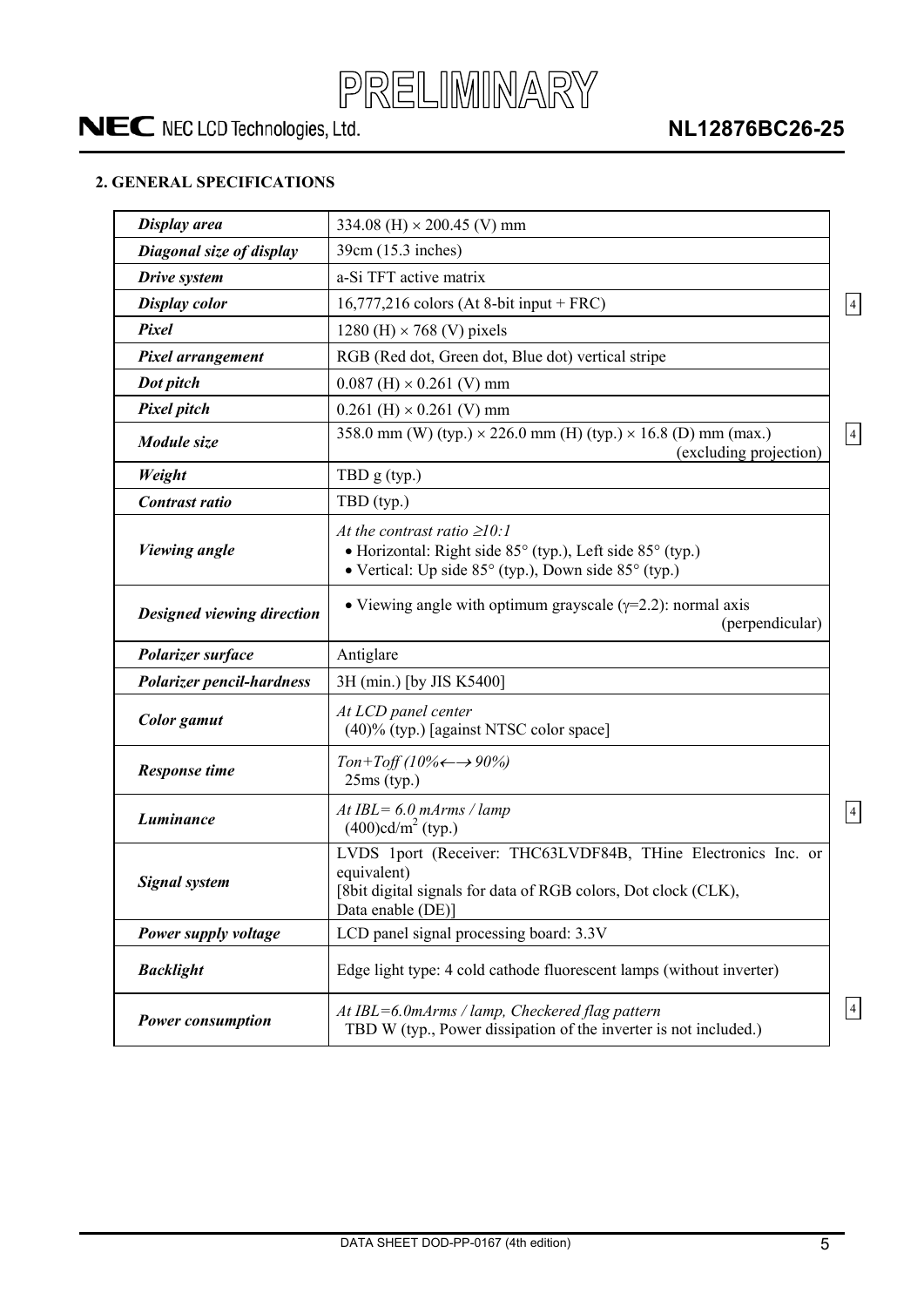

### **NL12876BC26-25**

<span id="page-5-0"></span>

Note2: GND, FG and GNDB must be connected to customer equipment's ground, and it is recommended that these grounds are connected together in customer equipment.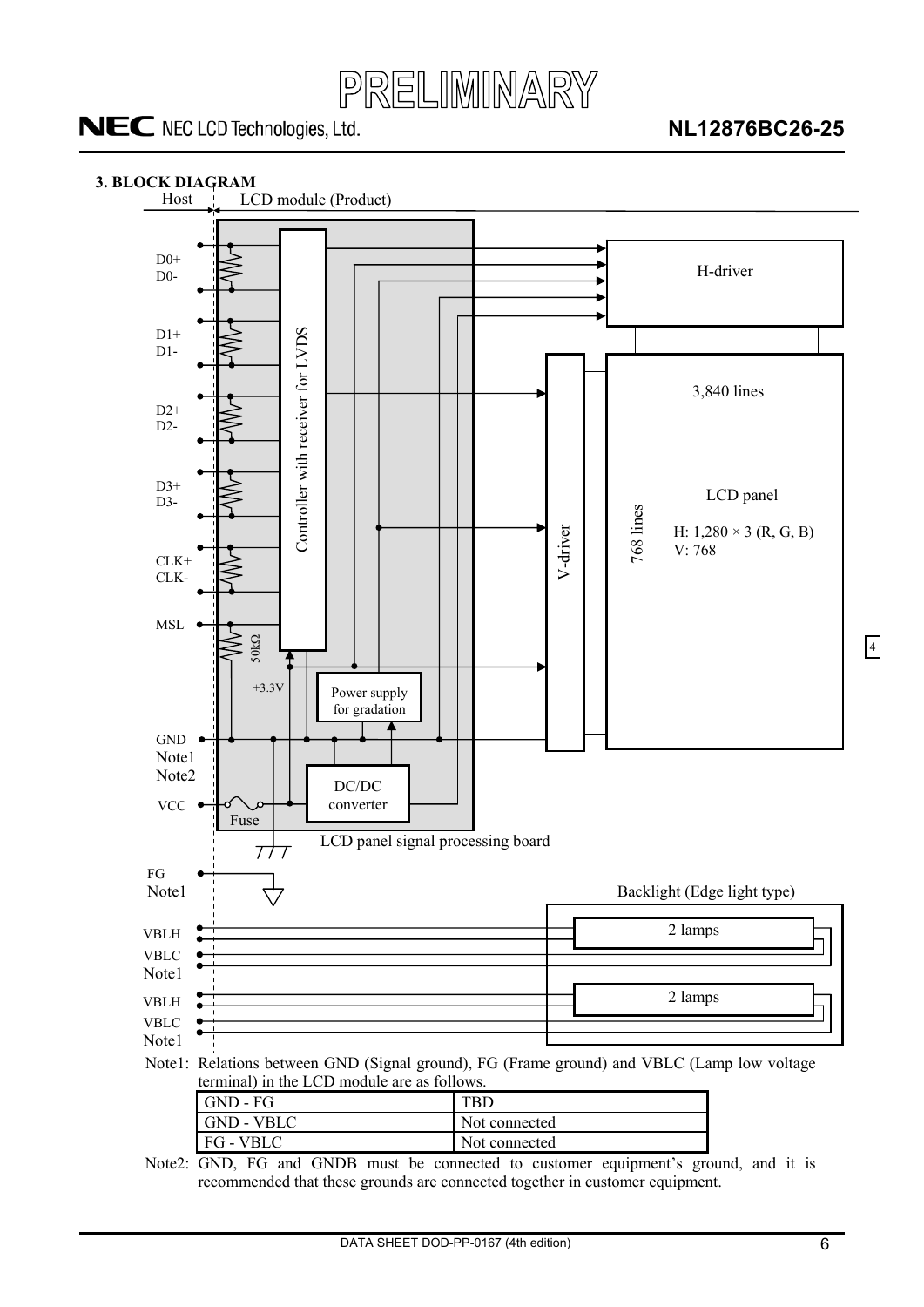

### <span id="page-6-0"></span>**4. DETAILED SPECIFICATIONS**

### 4.1 MECHANICAL SPECIFICATIONS

| Parameter    | Specification                                                                                     |       | Unit |
|--------------|---------------------------------------------------------------------------------------------------|-------|------|
| Module size  | $358.0 \pm 0.5$ (W) $\times$ 226.0 $\pm$ 0.5 (H) $\times$ 16.8 max. (D)<br>(excluding projection) | Note1 | mm   |
| Display area | 334.08 (H) $\times$ 200.45 (V)                                                                    | Note1 | mm   |
| Weight       | TBD (typ.), TBD (max.)                                                                            |       | g    |

Note1: See "**7. OUTLINE DRAWINGS**".

#### 4.2 ABSOLUTE MAXIMUM RATINGS

|                                           | Parameter                              | Symbol       | Rating                         | Unit               | Remarks             |                                                    |
|-------------------------------------------|----------------------------------------|--------------|--------------------------------|--------------------|---------------------|----------------------------------------------------|
| Power supply                              | LCD panel signal processing board      |              | <b>VCC</b>                     | $-0.3$ to $+3.6$   | V                   |                                                    |
| voltage                                   | Lamp voltage                           |              | <b>VBLH</b>                    | <b>TBD</b>         | <b>Vrms</b>         |                                                    |
| Display signals<br>Note1<br>Input voltage |                                        |              | <b>VD</b>                      | $-0.3$ to $+3.6$   |                     |                                                    |
| for signals                               | Function signal<br>Note2               |              | VF                             | and<br>$<$ VCC+0.3 | V                   |                                                    |
| Storage temperature                       |                                        |              | <b>Tst</b>                     | $-20$ to $+80$     | $\rm ^{\circ}C$     | $\blacksquare$                                     |
| Front surface                             |                                        |              | TopF                           | $-10$ to $+70$     | $\circ$ C           | Note3                                              |
| Operating temperature                     |                                        | Rear surface | TopR                           | $-10$ to $+70$     | $\circ$ C           | Note4                                              |
|                                           |                                        |              |                                | $\leq$ 95          | $\frac{0}{0}$       | $Ta \leq 40^{\circ}C$                              |
| Relative humidity<br>Note <sub>5</sub>    |                                        |              | <b>RH</b>                      | $\leq 85$          | $\frac{0}{0}$       | $40^{\circ}$ C <ta<math>\leq 50^{\circ}C</ta<math> |
|                                           |                                        |              |                                | $\leq$ 55          | $\frac{0}{0}$       | $50^{\circ}$ C <ta<math>\leq 60^{\circ}C</ta<math> |
|                                           |                                        |              |                                | $\leq 36$          | $\frac{0}{0}$       | $60^{\circ}$ C <ta<math>\leq 70^{\circ}C</ta<math> |
|                                           | Absolute humidity<br>Note <sub>5</sub> | AH           | $\leq 70$<br>Note <sub>6</sub> | $g/m^3$            | Ta $> 70^{\circ}$ C |                                                    |

Note1: D0+/-, D1+/-, D2+/-, D3+/-, CLK+/-

Note2: MSL

Note3: Measured at center of LCD panel surface (including self-heat)

Note4: Measured at center of LCD module's rear shield surface (including self-heat)

Note5: No condensation

Note6: Water amount at Ta= 70°C and RH= 36%

4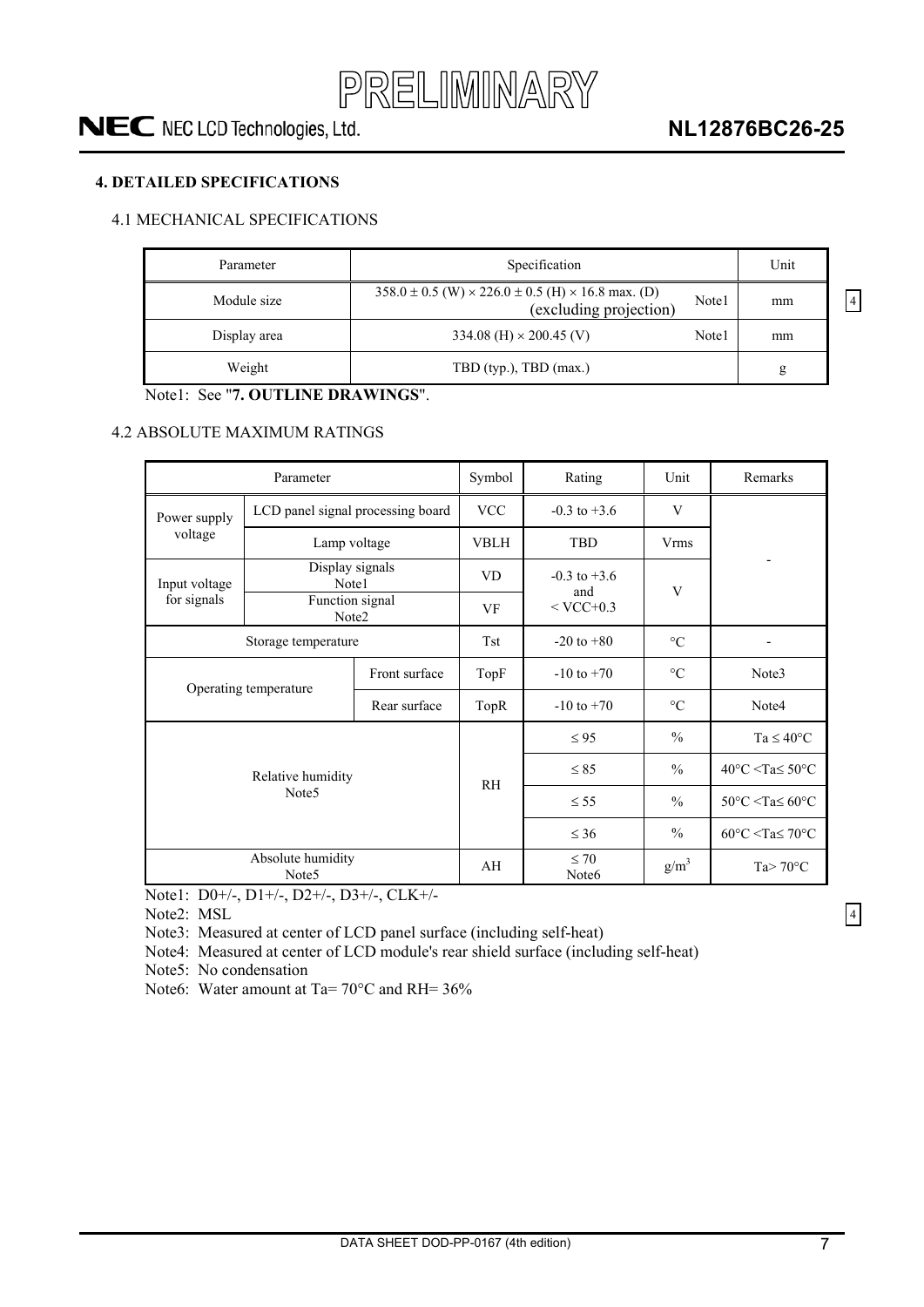

### **NL12876BC26-25**

### <span id="page-7-0"></span>4.3 ELECTRICAL CHARACTERISTICS

#### 4.3.1 LCD panel signal processing board

|                            |      |            |                |                          |                          |         | $(Ta=25^{\circ}C)$ |
|----------------------------|------|------------|----------------|--------------------------|--------------------------|---------|--------------------|
| Parameter                  |      | Symbol     | min.           | typ.                     | max.                     | Unit    | Remarks            |
| Power supply voltage       |      | <b>VCC</b> | 3.0            | 3.3                      | 3.6                      | V       |                    |
| Power supply current       |      | ICC        |                | (600)<br>Note1           | (900)<br>Note2           | mA      | at VCC= $3.3V$     |
| Permissible ripple voltage |      | <b>VRP</b> |                | -                        | 100                      | $mVp-p$ | for VCC            |
| Differential input         | High | <b>VTH</b> | $\overline{a}$ | $\overline{\phantom{0}}$ | $+100$                   | mV      | at $VCM = 1.2V$    |
| threshold voltage          | Low  | <b>VTL</b> | $-100$         | $\overline{\phantom{a}}$ | $\overline{\phantom{a}}$ | mV      | Note3              |
| Terminating resistance     |      | <b>RT</b>  |                | 100                      |                          | Ω       |                    |
| Input voltage for          | High | <b>VFH</b> | $0.7$ VCC      | $\overline{\phantom{a}}$ | <b>VCC</b>               | V       | <b>CMOS</b> level  |
| DPS and MSL signals        | Low  | <b>VFL</b> | $\mathbf{0}$   | $\overline{\phantom{a}}$ | $0.3$ VCC                | V       |                    |
| Input current for          | High | <b>IFH</b> |                | -                        | 160                      | μA      |                    |
| DPS and MSL signal         | Low  | <b>IFL</b> | $-160$         | $\overline{\phantom{0}}$ |                          | μA      |                    |

Note1: Checkered flag pattern [by EIAJ ED-2522]

Note2: Pattern for maximum current

Note3: Common mode voltage for LVDS receiver

4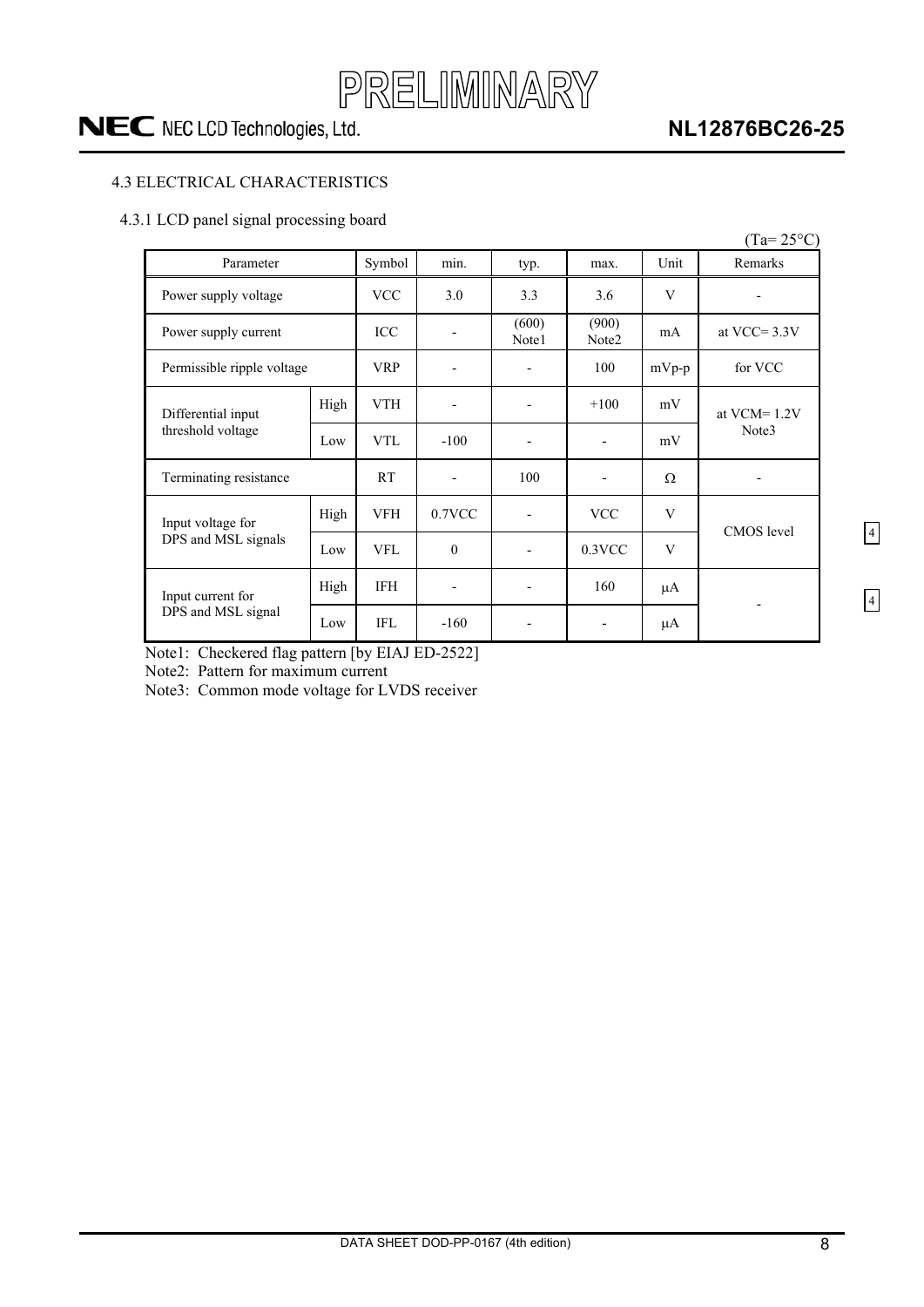

<span id="page-8-0"></span>4.3.2 Backlight lamp

|                            |        |         |       |      |             | $(Ta=25\textdegree C, Note1)$                                                           |
|----------------------------|--------|---------|-------|------|-------------|-----------------------------------------------------------------------------------------|
| Parameter                  | Symbol | min.    | typ.  | max. | Unit        | Remarks                                                                                 |
| Lamp current               | IBL    | 3.0     | 6.0   | 6.5  | mArms       | at IBL=TBD mArms:<br>$L = (400) \text{cd/m}^2$<br>Note <sub>3</sub> , Note <sub>4</sub> |
| Lamp voltage               | VBLH   |         | (670) |      | <b>Vrms</b> | Note2, Note3                                                                            |
| Lamp starting voltage      | VS     | (1,100) |       |      | <b>Vrms</b> | $Ta = 25^{\circ}C$<br>Note2, Note3, Note5                                               |
|                            |        | (1,600) |       |      | <b>Vrms</b> | Ta= $-20^{\circ}$ C<br>Note2, Note3, Note5                                              |
| Lamp oscillation frequency | FO.    | (38)    | (43)  | (48) | kHz         | Note <sub>6</sub>                                                                       |

Note1: This product consists of 4 backlight lamps, and these specifications are for each lamp.

- Note2: The lamp voltage cycle between lamps should be kept on a same phase. "VS" and "VBLH" are the voltage value between low voltage side (Cold) and high voltage side (Hot).
- Note3: The asymmetric ratio of working waveform for lamps (Power supply voltage peak ratio, power supply current peak ratio and waveform space ratio) should be less than 5 % (See the following figure.). If the waveform is asymmetric, DC (Direct current) element apply into the lamp. In this case, a lamp lifetime may be shortened, because a distribution of a lamp enclosure substance inclines toward one side between low voltage terminal (Cold terminal) and high voltage terminal (Hot terminal). When designing the inverter, evaluate asymmetric of lamp working waveform sufficiently.



Pa: Supply voltage/current peak for positive, Pb: Supply voltage/current peak for negative Sa: Waveform space for positive part, Sb: Waveform space for negative part.

- Note4: This product consists of 2 lamps. The lamp current should be measured by high-frequency current meter at the low voltage terminal.
- Note5: The inverter should be designed so that the lamp starting voltage can be maintained for more than 1 second. Otherwise the lamp may not be turned on.
- Note6: In case "FO" is not the recommended value, beat noise may display on the screen, because of interference between "FO" and "1/th". Recommended value of "FO" is as following.

$$
FO = \frac{1}{4} \times \frac{1}{th} \times (2n-1)
$$

th: Horizontal cycle (See "**4.8.2 Timing characteristics**".)

 $n$ : Natural number  $(1, 2, 3 \dots)$ 

Note7: Method of lamp cable installation may invite fluctuation of lamp current and voltage or asymmetric of lamp working waveform. When designing method of lamp cable installation, evaluate the fluctuation of lamp current, voltage and working waveform sufficiently.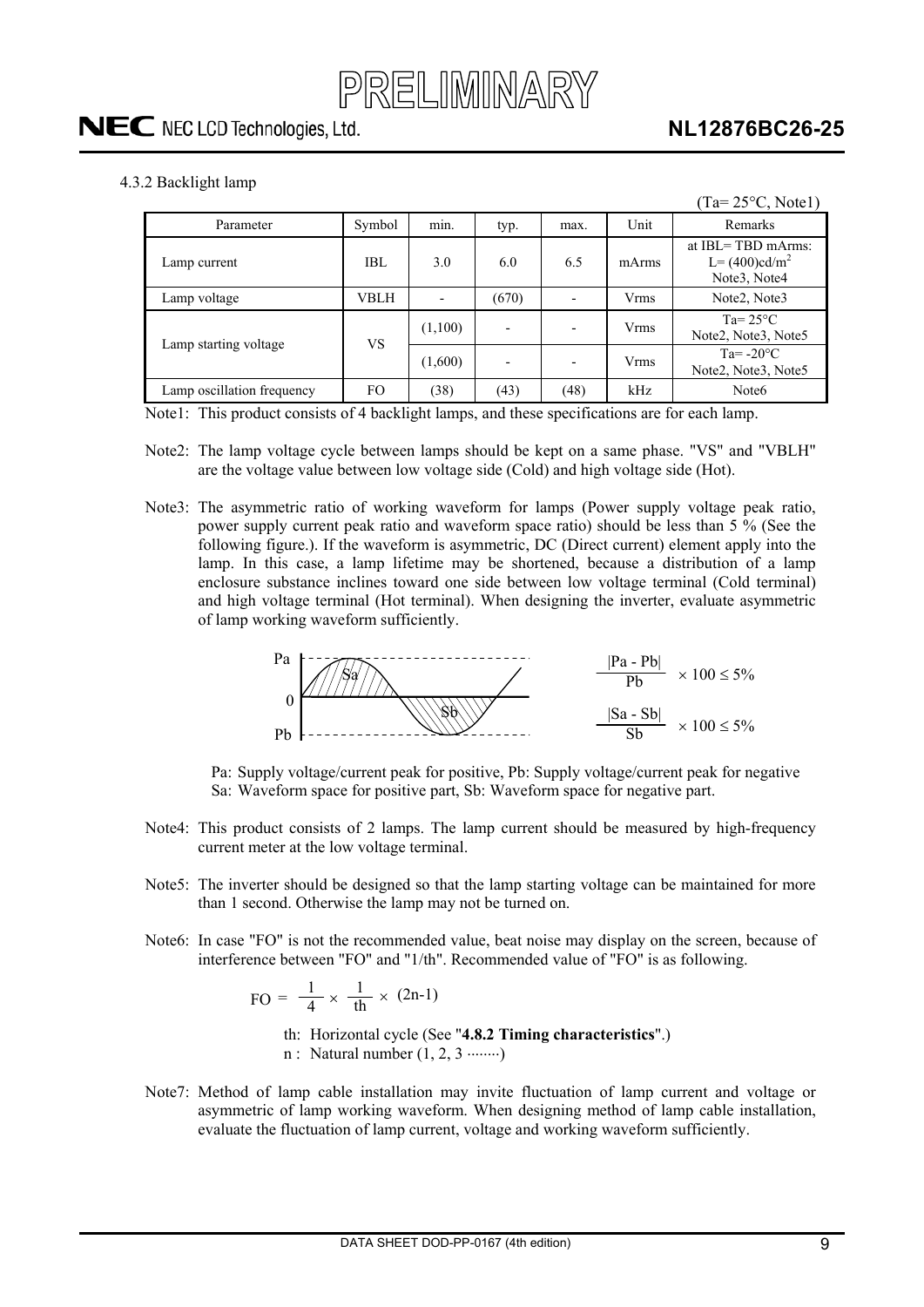

### **NL12876BC26-25**

4

Note8: In case of Inverter with Ballast condenser, "VS" is the voltage lebel between Ballast condenser and Connector (Refer to the below "Example of measurement"). "VS" should be designed to be more than minimum "VS". Otherwise the lamp may not be turned on because the lamp starting voltage is less than minimum "VS".

Example of measurement Probe capacity: 3pF (Tektronix, inc.: P6015A)

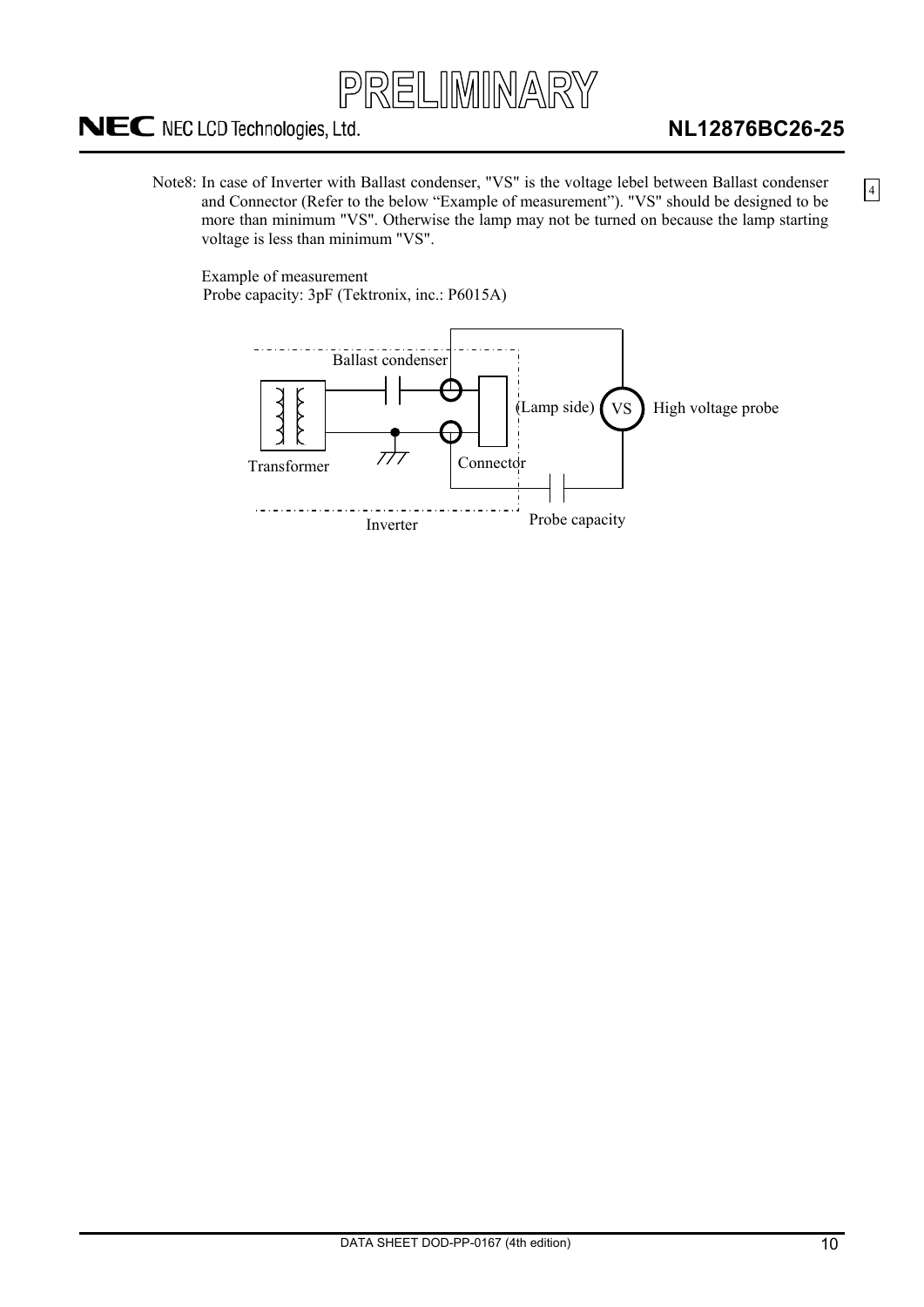

#### <span id="page-10-0"></span>4.3.3 Power supply voltage ripple

This product works, even if the ripple voltage levels are beyond the permissible values as following the table, but there might be noise on the display image.

| Power supply voltage |      | Ripple voltage<br>Note1<br>(Measure at input terminal of power supply) | Unit    |
|----------------------|------|------------------------------------------------------------------------|---------|
| vcc                  | . 3V | $\leq 100$                                                             | $mVp-p$ |

Note1: The permissible ripple voltage includes spike noise.

4.3.4 Fuse

| Parameter |              | Fuse     | Rating  | Fusing current | Remarks |  |
|-----------|--------------|----------|---------|----------------|---------|--|
|           | Type         | Supplier |         |                |         |  |
| VCC       | (TF16SN3.15) | (KOA)    | (3.15A) |                |         |  |
|           |              |          | (32V)   | (6.3A)         | Note1   |  |

Note1: The power supply capacity should be more than the fusing current. If it is less than the fusing current, the fuse may not blow in a short time, and then nasty smell, smoke and so on may occur.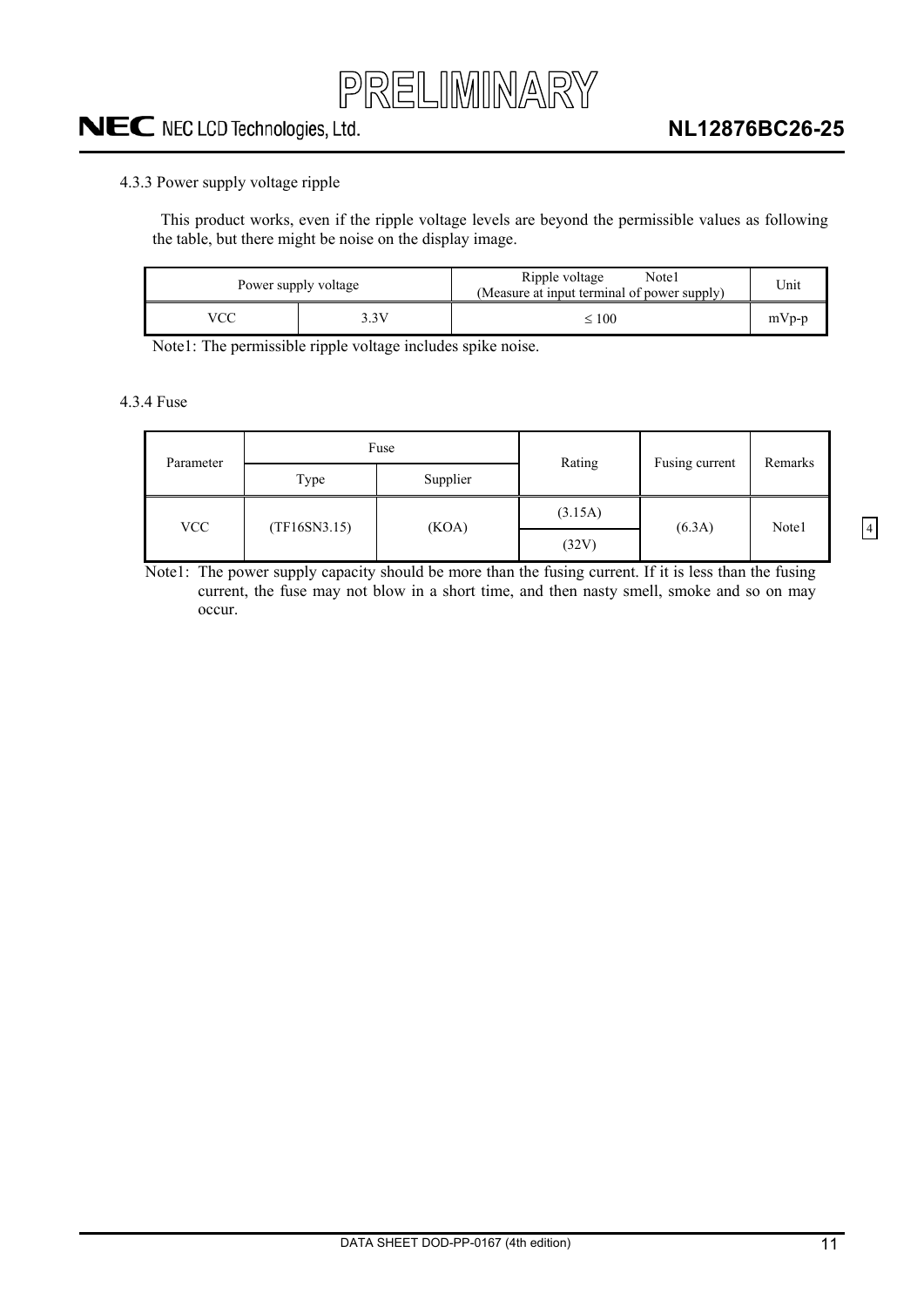

#### <span id="page-11-0"></span>4.4 POWER SUPPLY VOLTAGE SEQUENCE

4.4.1 LCD panel signal processing board



- $*$  These signals should be measured at the terminal of 100 $\Omega$  resistance.
- Note1: In terms of voltage variation (voltage drop) while VCC rising edge is below 3.0V, a protection circuit may work, and then this product may not work.
- Note2: Display signals  $(D0+/-, D1+/-, D2+/-, D3+/-$  and  $CLK+/-$ ) and function signal (MSL) must be Low or High-impedance, exclude the VALID period (See above sequence diagram), in order to avoid that internal circuits is damaged. If some of display and function signals of this product are cut while this product is working,

even if the signal input to it once again, it might not work normally. VCC should be cut when the display and function signals are stopped.

4.4.2 Inverter (Option)



- Note1: These are the display and function signals for LCD panel signal processing board.
- Note2: The backlight should be turned on within the valid period of display and function signals, in order to avoid unstable data display.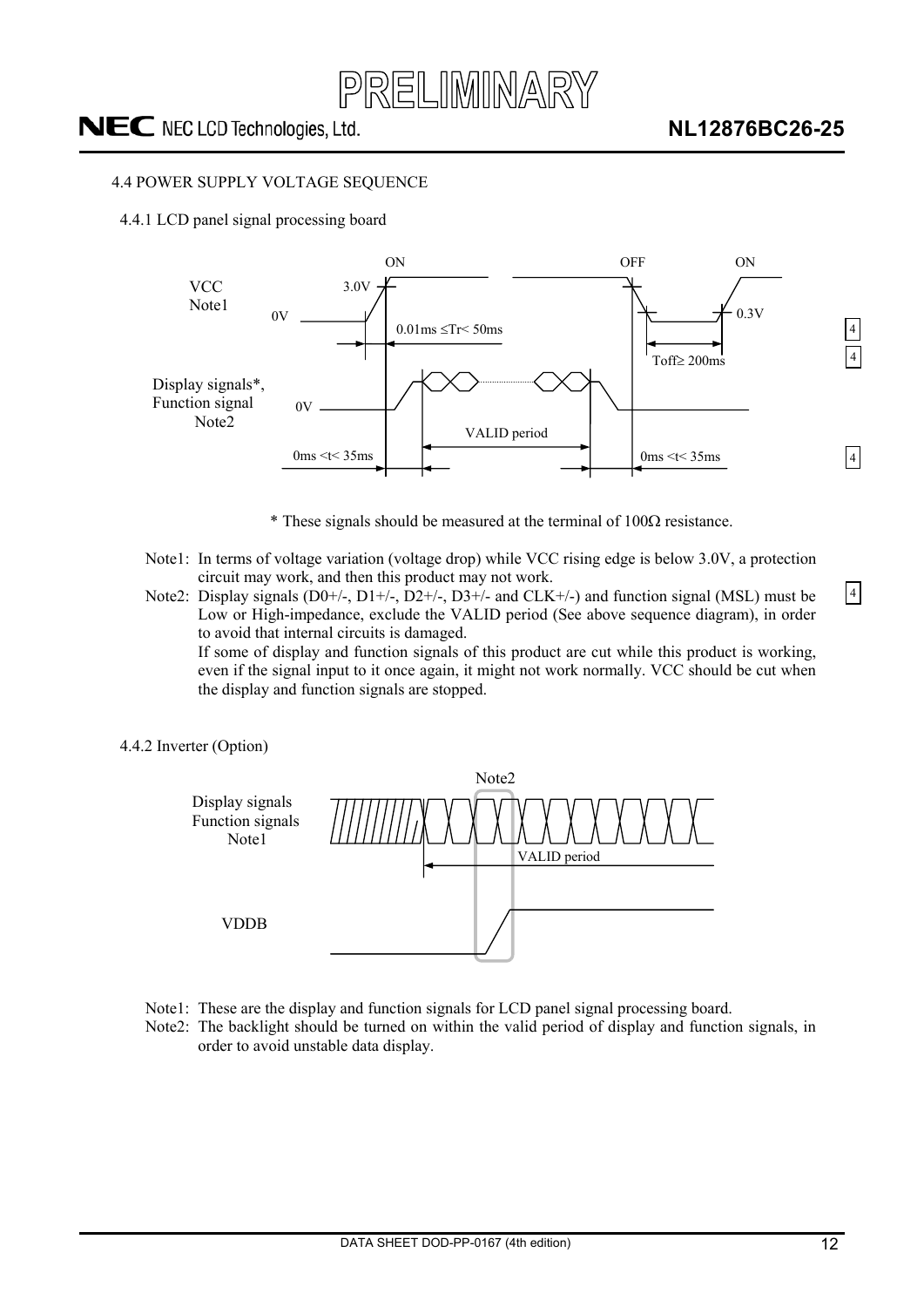

4

### <span id="page-12-0"></span>4.5 CONNECTIONS AND FUNCTIONS FOR INTERFACE PINS

### 4.5.1 LCD panel signal processing board

### CN1 socket (LCD module side): DF14H-20P-1.25H (Hirose Electric Co., Ltd. (HRS)) Adaptable plug: DF14-20S-1.25C (Hirose Electric Co., Ltd. (HRS))

| Pin No.          | Symbol                        | Signal                           | Remarks                                                                       |  |  |
|------------------|-------------------------------|----------------------------------|-------------------------------------------------------------------------------|--|--|
| $\mathbf{1}$     | $\ensuremath{\text{VCC}}$     |                                  | Note3                                                                         |  |  |
| $\sqrt{2}$       | $\ensuremath{\text{VCC}}$     | Power supply                     |                                                                               |  |  |
| $\mathfrak{Z}$   | $\operatorname{GND}$          | Ground                           |                                                                               |  |  |
| $\overline{4}$   | $\operatorname{GND}$          |                                  | Note3                                                                         |  |  |
| $\mathfrak{S}$   | $D0-$                         | Pixel data                       | Note2                                                                         |  |  |
| $\sqrt{6}$       | $\mathrm{D}0^+$               |                                  |                                                                               |  |  |
| $\boldsymbol{7}$ | <b>GND</b>                    | Ground                           | Note3                                                                         |  |  |
| $8\,$            | $D1-$                         | Pixel data                       | Note2                                                                         |  |  |
| 9                | $D1+$                         |                                  |                                                                               |  |  |
| $10\,$           | $\operatorname{GND}$          | Ground                           | Note3                                                                         |  |  |
| 11               | $D2-$                         | Pixel data                       | Note2                                                                         |  |  |
| 12               | $D2+$                         |                                  |                                                                               |  |  |
| 13               | $\operatorname{GND}$          | Ground                           | Note3                                                                         |  |  |
| 14               | CLK-                          | Pixel clock                      | Note2                                                                         |  |  |
| 15               | $CLK+$                        |                                  |                                                                               |  |  |
| 16               | $\operatorname{GND}$          | Ground                           | Note3                                                                         |  |  |
| 17               | D3-                           | Pixel data                       | Note2                                                                         |  |  |
| $18\,$           | $D3+$                         |                                  |                                                                               |  |  |
| 19               | $\operatorname{GND}$          | Ground                           | Note3                                                                         |  |  |
| $20\,$           | $\operatorname{\mathsf{MSL}}$ | Selection of LVDS Input data map | High:<br>LVDS input map A<br>Low or Open:<br>LVDS input map B<br>Note1, Note4 |  |  |

Note1: See "**4.6 DISPLAY COLORS AND INPUT DATA SIGNALS**".

Note2: Twist pair wires with  $100\Omega$  (Characteristic impedance) should be used between LCD panel signal processing board and LVDS transmitter.

Note3: All GND and VCC terminals should be used without any non-connected lines.

Note4: See "**4.5.4 Connection between receiver and transmitter for LVDS**".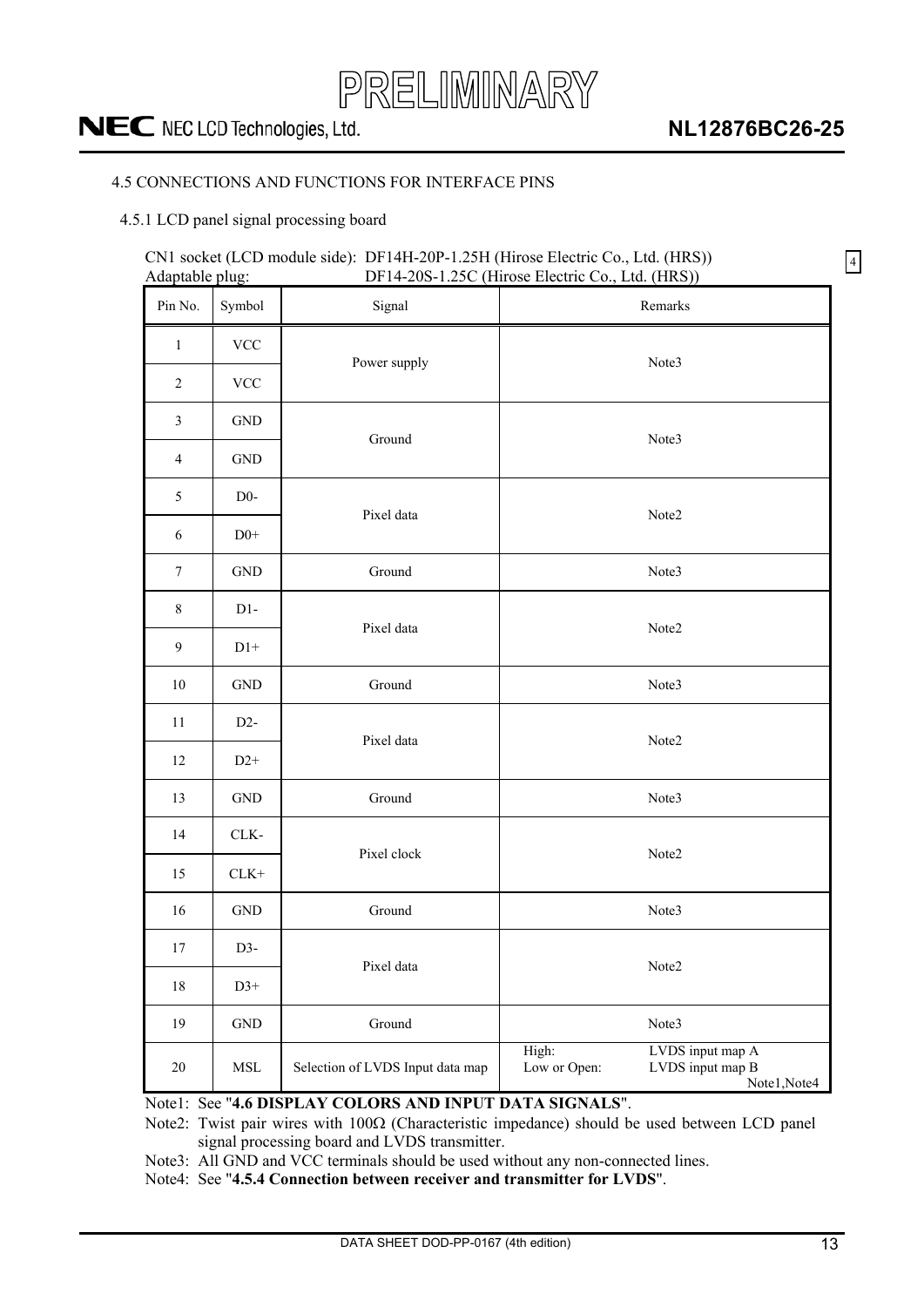

#### <span id="page-13-0"></span>4.5.2 Backlight lamp

#### **Attention: VBLH and VBLC must be connected correctly. Wrong connections will cause electric shock and also break down of the product.**

CN201 plug (LCD module side): BHR-03VS-1 (J.S.T Mfg. Co., Ltd.) Adaptable socket: SM02(8.0)B-BHS-1-TB(LF)(SN), SM02(8.0)B-BHS-1-TB

|         |        |                             | (J.S.T Mfg. Co., Ltd.) |
|---------|--------|-----------------------------|------------------------|
| Pin No. | Symbol | Signal                      | <b>Remarks</b>         |
|         | VBLH.  | High voltage terminal (Hot) | Cable color: Pink      |
|         | N.C.   |                             | Keep this pin Open.    |
|         | VBLC   | Low voltage terminal (Cold) | Cable color: White     |

CN202 plug (LCD module side): BHR-03VS-1 (J.S.T Mfg. Co., Ltd.)

Adaptable socket: SM02(8.0)B-BHS-1-TB(LF)(SN), SM02(8.0)B-BHS-1-TB<br>(LS TMfs. Gs. Ltd.)  $(TCTMC, C)$ 

|         |        |                             | $(3.5.1 \text{ MHz}, \text{CO}, \text{L} \text{U})$ |
|---------|--------|-----------------------------|-----------------------------------------------------|
| Pin No. | Symbol | Signal                      | Remarks                                             |
|         | VBLH   | High voltage terminal (Hot) | Cable color: Blue                                   |
|         |        |                             | Keep this pin Open.                                 |
|         | VBLC   | Low voltage terminal (Cold) | Cable color: White                                  |

CN203 plug (LCD module side): BHR-03VS-1 (J.S.T Mfg. Co., Ltd.)

Adaptable socket: SM02(8.0)B-BHS-1-TB(LF)(SN), SM02(8.0)B-BHS-1-TB  $(TCTMC, C, T+1)$ 

|         |        |                             | $(1.5.1 \text{ MHz}, C0.,$<br>Lta. |
|---------|--------|-----------------------------|------------------------------------|
| Pin No. | Symbol | Signal                      | Remarks                            |
|         | VBLH   | High voltage terminal (Hot) | Cable color: Pink                  |
|         | N.C.   |                             | Keep this pin Open.                |
|         | VBLC   | Low voltage terminal (Cold) | Cable color: White                 |

CN204 plug (LCD module side): BHR-03VS-1 (J.S.T Mfg. Co., Ltd.) Adaptable socket: SM02(8.0)B-BHS-1-TB(LF)(SN), SM02(8.0)B-BHS-1-TB  $(1 \times TM6$  Co., Ltd.)

|         |        |                             | $(3.5.1 \text{ MHz}, \text{CO}, \text{L} \text{U})$ |
|---------|--------|-----------------------------|-----------------------------------------------------|
| Pin No. | Symbol | Signal                      | Remarks                                             |
|         | VBLH   | High voltage terminal (Hot) | Cable color: Blue                                   |
|         | N.C.   |                             | Keep this pin Open.                                 |
|         | VBLC   | Low voltage terminal (Cold) | Cable color: White                                  |

4

4

4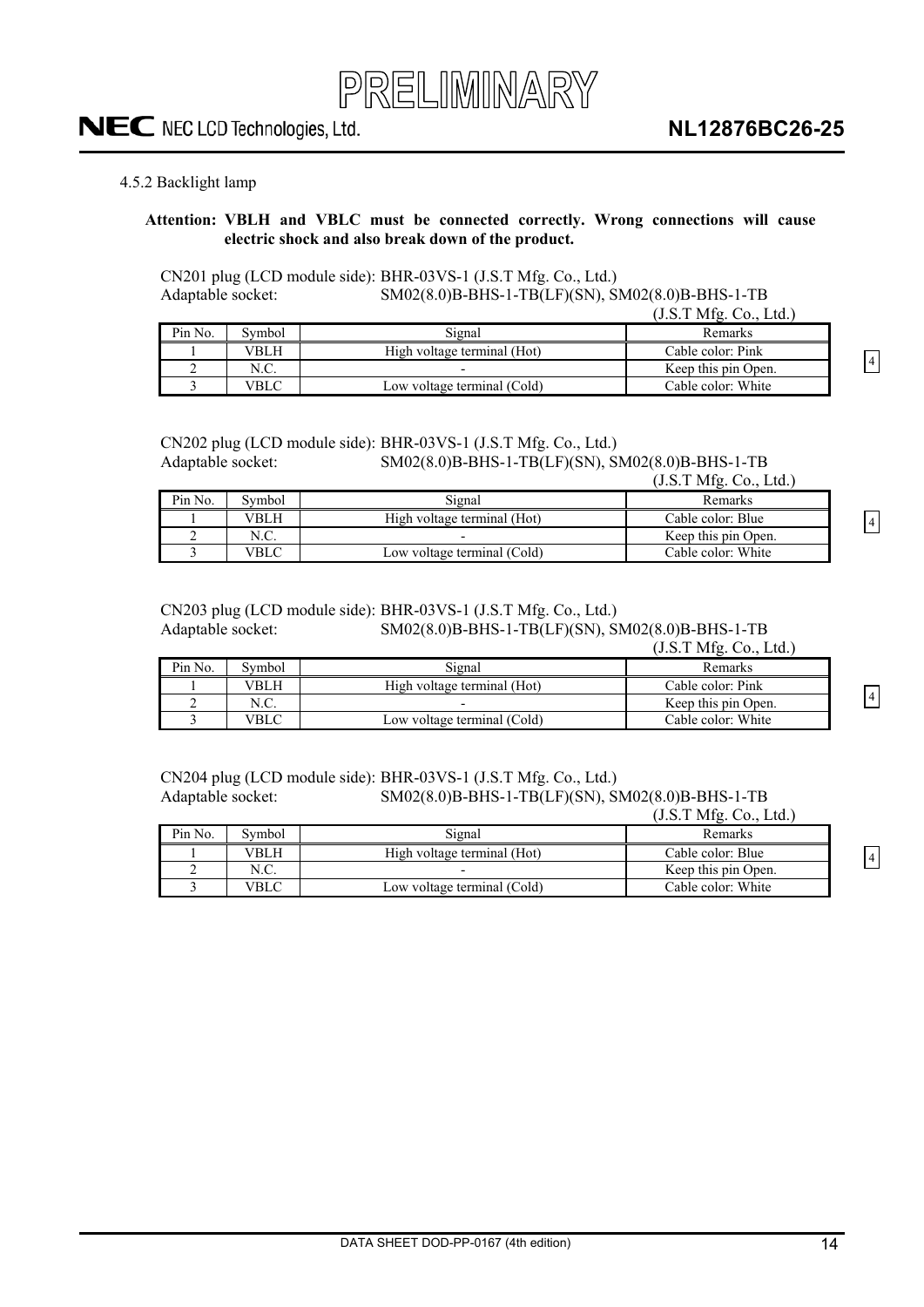

4

### <span id="page-14-0"></span>4.5.3 Positions of plug and socket

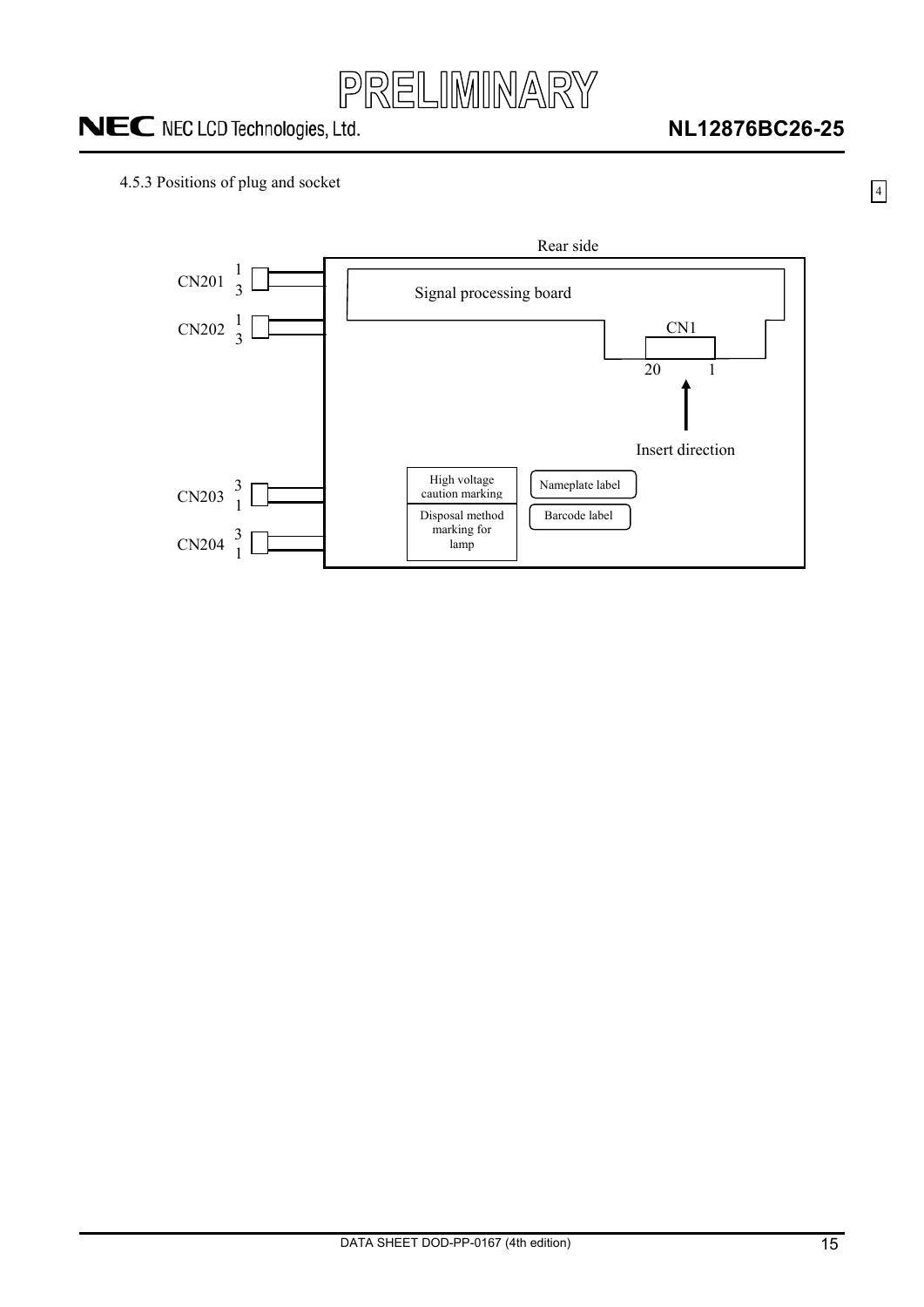

### **NL12876BC26-25**



<span id="page-15-0"></span>4.5.4 Connection between receiver and transmitter for LVDS

Note1: Recommended transmitter THC63LVDM83R (THine Electronics Inc.) or equivalent

Note2: LSB (Least Significant Bit) - R0, G0, B0 MSB (Most Significant Bit) - R7, G7, B7

- Note3: Twist pair wires with  $100\Omega$  (Characteristic impedance) should be used between LCD panel signal processing board and LVDS transmitter.
- Note4: Input signals to TC4, TC5 and TD6 are not used inside the product, but do not keep TC4, TC5 and TD6 open to avoid noise problem.

4

4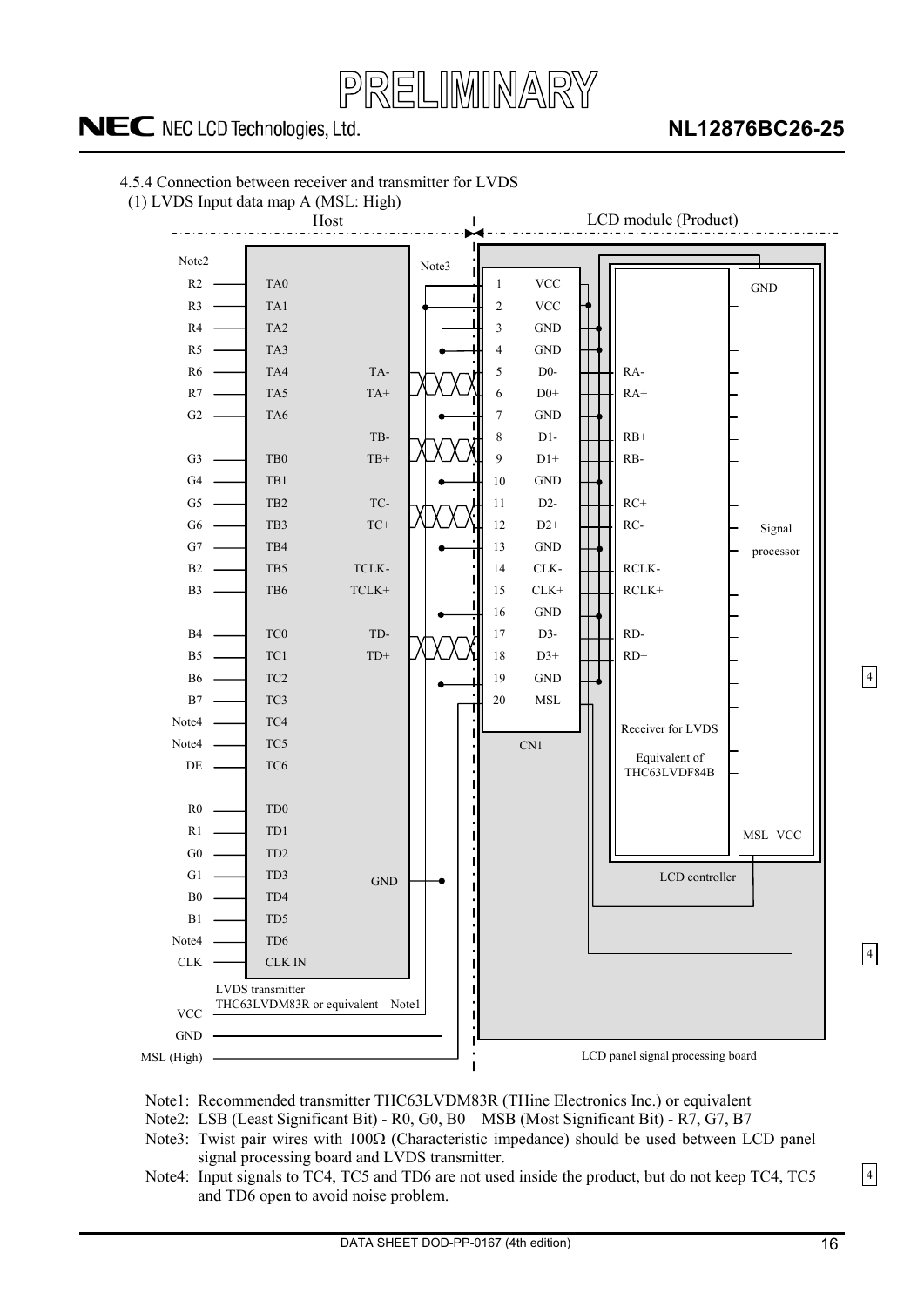PRELIMINARY

## NEC NEC LCD Technologies, Ltd.

### **NL12876BC26-25**





- Note1: Recommended transmitter THC63LVDM83R (THine Electronics Inc.) or equivalent
- Note2: LSB (Least Significant Bit) R0, G0, B0 MSB (Most Significant Bit) R7, G7, B7
- Note3: Twist pair wires with  $100\Omega$  (Characteristic impedance) should be used between LCD panel signal processing board and LVDS transmitter.
- Note4: Input signals to TC4, TC5 and TD6 are not used inside the product, but do not keep TC4, TC5 and TD6 open to avoid noise problem.

4

4

4

4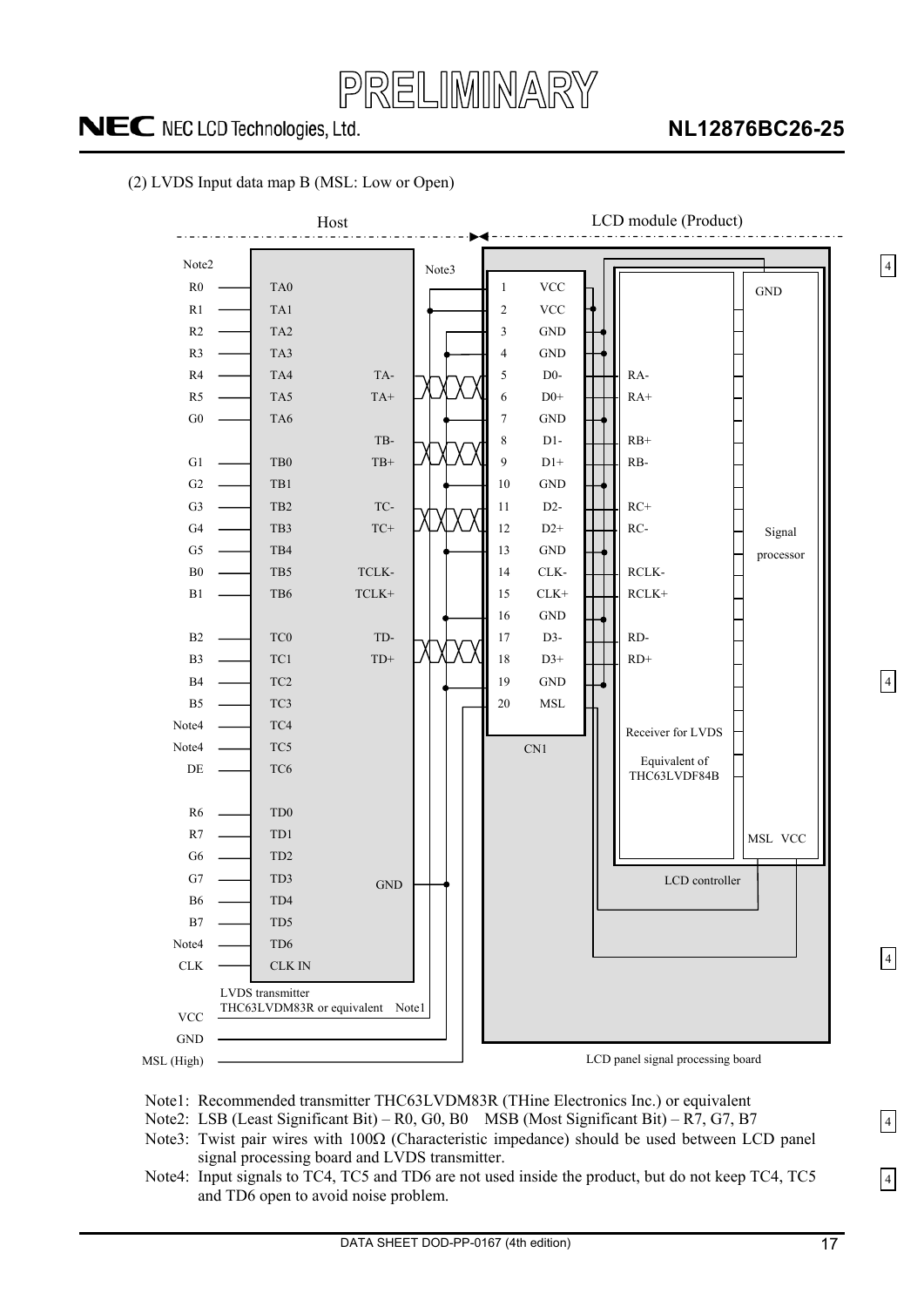

### <span id="page-17-0"></span>4.6 DISPLAY COLORS AND INPUT DATA SIGNALS

This product can display equivalent of 16,777,216 colors in 256 gray scales. Also the relation between display colors and input data signals is as the following table.

| Display colors      |              |                  |                  |                  |                  |                  |                  |                  |                  |                  |                  |                  |                  |                      |                  |                  |                  | Data signal (0: Low level, 1: High level) |                  |                  |                  |                  |                  |                  |                  |
|---------------------|--------------|------------------|------------------|------------------|------------------|------------------|------------------|------------------|------------------|------------------|------------------|------------------|------------------|----------------------|------------------|------------------|------------------|-------------------------------------------|------------------|------------------|------------------|------------------|------------------|------------------|------------------|
|                     |              | R7               |                  | <b>R6 R5</b>     | <b>R4 R3</b>     |                  |                  | <b>R2 R1 R0</b>  |                  | G7               |                  |                  |                  | G6 G5 G4 G3 G2 G1 G0 |                  |                  |                  | B7                                        |                  | <b>B6 B5</b>     | <b>B4 B3</b>     |                  | <b>B2 B1 B0</b>  |                  |                  |
|                     | <b>Black</b> | $\mathbf{0}$     | $\boldsymbol{0}$ | $\boldsymbol{0}$ | $\boldsymbol{0}$ | $\boldsymbol{0}$ | $\boldsymbol{0}$ | $\boldsymbol{0}$ | $\boldsymbol{0}$ | $\boldsymbol{0}$ | $\boldsymbol{0}$ | $\boldsymbol{0}$ | $\boldsymbol{0}$ | $\boldsymbol{0}$     | $\boldsymbol{0}$ | $\mathbf{0}$     | $\theta$         | $\boldsymbol{0}$                          | $\boldsymbol{0}$ | $\boldsymbol{0}$ | $\boldsymbol{0}$ | $\boldsymbol{0}$ | $\boldsymbol{0}$ | $\boldsymbol{0}$ | $\boldsymbol{0}$ |
|                     | Blue         | $\theta$         | 0                | $\boldsymbol{0}$ | $\boldsymbol{0}$ | $\boldsymbol{0}$ | 0                | $\boldsymbol{0}$ | 0                | $\boldsymbol{0}$ | $\boldsymbol{0}$ | $\boldsymbol{0}$ | $\mathbf{0}$     | 0                    | $\boldsymbol{0}$ | $\boldsymbol{0}$ | $\boldsymbol{0}$ | 1                                         | 1                | 1                | 1                | 1                | 1                | 1                | 1                |
| <b>Basic Colors</b> | Red          | 1                | 1                | 1                | 1                |                  | 1                | 1                | 1                | $\boldsymbol{0}$ | $\boldsymbol{0}$ | $\boldsymbol{0}$ | $\boldsymbol{0}$ | $\boldsymbol{0}$     | $\boldsymbol{0}$ | $\boldsymbol{0}$ | $\boldsymbol{0}$ | $\boldsymbol{0}$                          | $\boldsymbol{0}$ | $\boldsymbol{0}$ | $\boldsymbol{0}$ | $\boldsymbol{0}$ | $\boldsymbol{0}$ | $\boldsymbol{0}$ | $\boldsymbol{0}$ |
|                     | Magenta      | 1                | 1                | 1                | 1                | 1                | 1                | 1                | 1                | $\boldsymbol{0}$ | $\overline{0}$   | $\boldsymbol{0}$ | $\boldsymbol{0}$ | $\boldsymbol{0}$     | $\boldsymbol{0}$ | $\boldsymbol{0}$ | $\boldsymbol{0}$ | 1                                         | 1                | 1                | 1                | 1                | 1                | 1                | 1                |
|                     | Green        | 0                | 0                | $\boldsymbol{0}$ | $\boldsymbol{0}$ | $\boldsymbol{0}$ | $\boldsymbol{0}$ | $\boldsymbol{0}$ | $\boldsymbol{0}$ | 1                | 1                | 1                | 1                | 1                    | 1                | 1                | 1                | 0                                         | $\boldsymbol{0}$ | $\boldsymbol{0}$ | $\boldsymbol{0}$ | $\boldsymbol{0}$ | $\boldsymbol{0}$ | $\boldsymbol{0}$ | $\boldsymbol{0}$ |
|                     | Cyan         | 0                | 0                | $\boldsymbol{0}$ | 0                | $\boldsymbol{0}$ | 0                | $\boldsymbol{0}$ | $\boldsymbol{0}$ | 1                |                  | 1                |                  |                      |                  | 1                | 1                | 1                                         | 1                | 1                | 1                | 1                | 1                | 1                | 1                |
|                     | Yellow       | 1                | 1                | 1                | 1                | 1                | 1                | 1                | 1                | 1                | 1                | 1                | 1                | 1                    | 1                | 1                | 1                | $\boldsymbol{0}$                          | $\boldsymbol{0}$ | $\boldsymbol{0}$ | $\boldsymbol{0}$ | $\boldsymbol{0}$ | $\boldsymbol{0}$ | $\boldsymbol{0}$ | 0                |
|                     | White        | 1                | 1                | 1                | 1                | 1                | 1                | 1                | 1                | 1                | 1                | 1                | 1                | 1                    | 1                | 1                | 1                | 1                                         | 1                | 1                | 1                | 1                | 1                | 1                | 1                |
|                     | Black        | $\mathbf{0}$     | $\boldsymbol{0}$ | $\mathbf{0}$     | $\mathbf{0}$     | $\overline{0}$   | $\mathbf{0}$     | $\mathbf{0}$     | $\mathbf{0}$     | $\boldsymbol{0}$ | $\overline{0}$   | $\mathbf{0}$     | $\mathbf{0}$     | $\mathbf{0}$         | $\mathbf{0}$     | $\overline{0}$   | $\mathbf{0}$     | $\mathbf{0}$                              | $\overline{0}$   | $\mathbf{0}$     | $\mathbf{0}$     | $\mathbf{0}$     | $\mathbf{0}$     | $\mathbf{0}$     | $\overline{0}$   |
|                     |              | $\boldsymbol{0}$ | 0                | $\boldsymbol{0}$ | $\overline{0}$   | $\boldsymbol{0}$ | 0                | $\mathbf{0}$     | 1                | 0                | $\mathbf{0}$     | $\boldsymbol{0}$ | $\overline{0}$   | 0                    | $\boldsymbol{0}$ | $\overline{0}$   | $\mathbf{0}$     | $\boldsymbol{0}$                          | $\overline{0}$   | $\boldsymbol{0}$ | 0                | $\boldsymbol{0}$ | $\mathbf{0}$     | $\mathbf{0}$     | 0                |
|                     | dark         | $\boldsymbol{0}$ | $\boldsymbol{0}$ | $\boldsymbol{0}$ | $\overline{0}$   | $\boldsymbol{0}$ | $\boldsymbol{0}$ | 1                | $\boldsymbol{0}$ | $\boldsymbol{0}$ | $\boldsymbol{0}$ | $\boldsymbol{0}$ | $\overline{0}$   | $\boldsymbol{0}$     | $\boldsymbol{0}$ | $\boldsymbol{0}$ | $\boldsymbol{0}$ | $\boldsymbol{0}$                          | $\boldsymbol{0}$ | $\boldsymbol{0}$ | $\overline{0}$   | $\boldsymbol{0}$ | $\boldsymbol{0}$ | $\boldsymbol{0}$ | $\boldsymbol{0}$ |
|                     | ↑            |                  |                  |                  |                  |                  |                  |                  |                  |                  |                  |                  |                  |                      |                  |                  |                  |                                           |                  |                  |                  |                  |                  |                  |                  |
|                     | ↓            |                  |                  |                  |                  |                  |                  |                  |                  |                  |                  |                  |                  |                      |                  |                  |                  |                                           |                  |                  |                  |                  |                  |                  |                  |
| Red gray scale      | bright       | 1                |                  |                  |                  |                  | 1                | 0                | 1                | $\boldsymbol{0}$ | 0                | 0                | 0                | 0                    | $\boldsymbol{0}$ | $\boldsymbol{0}$ | $\boldsymbol{0}$ | $\boldsymbol{0}$                          | 0                | $\overline{0}$   | 0                | 0                | $\boldsymbol{0}$ | 0                | $\boldsymbol{0}$ |
|                     |              | 1                | 1                | 1                | 1                | 1                | 1                | 1                | $\overline{0}$   | $\boldsymbol{0}$ | $\boldsymbol{0}$ | $\boldsymbol{0}$ | $\mathbf{0}$     | $\overline{0}$       | $\mathbf{0}$     | $\overline{0}$   | $\mathbf{0}$     | $\boldsymbol{0}$                          | $\overline{0}$   | $\mathbf{0}$     | $\mathbf{0}$     | $\mathbf{0}$     | $\mathbf{0}$     | $\boldsymbol{0}$ | 0                |
|                     | Red          | 1                | 1                | 1                | 1                | 1                | 1                | $\mathbf{1}$     | 1                | $\boldsymbol{0}$ | $\boldsymbol{0}$ | $\boldsymbol{0}$ | $\boldsymbol{0}$ | 0                    | $\boldsymbol{0}$ | $\boldsymbol{0}$ | $\boldsymbol{0}$ | $\boldsymbol{0}$                          | $\boldsymbol{0}$ | $\boldsymbol{0}$ | $\boldsymbol{0}$ | 0                | $\boldsymbol{0}$ | $\boldsymbol{0}$ | $\boldsymbol{0}$ |
|                     | Black        | $\mathbf{0}$     | $\mathbf{0}$     | $\mathbf{0}$     | $\overline{0}$   | $\boldsymbol{0}$ | $\boldsymbol{0}$ | $\mathbf{0}$     | $\mathbf{0}$     | $\boldsymbol{0}$ | $\boldsymbol{0}$ | $\boldsymbol{0}$ | $\overline{0}$   | $\boldsymbol{0}$     | $\boldsymbol{0}$ | $\overline{0}$   | $\mathbf{0}$     | $\boldsymbol{0}$                          | $\theta$         | $\boldsymbol{0}$ | $\theta$         | $\boldsymbol{0}$ | $\theta$         | $\mathbf{0}$     | $\mathbf{0}$     |
|                     |              | $\mathbf{0}$     | 0                | $\boldsymbol{0}$ | $\mathbf{0}$     | $\boldsymbol{0}$ | $\boldsymbol{0}$ | $\boldsymbol{0}$ | $\theta$         | $\boldsymbol{0}$ | $\boldsymbol{0}$ | $\boldsymbol{0}$ | $\boldsymbol{0}$ | $\boldsymbol{0}$     | $\boldsymbol{0}$ | $\overline{0}$   | 1                | $\mathbf{0}$                              | $\boldsymbol{0}$ | $\boldsymbol{0}$ | $\mathbf{0}$     | $\mathbf{0}$     | $\boldsymbol{0}$ | $\boldsymbol{0}$ | $\boldsymbol{0}$ |
|                     | dark         | $\overline{0}$   | $\overline{0}$   | $\overline{0}$   | $\overline{0}$   | $\mathbf{0}$     | $\overline{0}$   | $\overline{0}$   | $\overline{0}$   | $\mathbf{0}$     | $\overline{0}$   | $\boldsymbol{0}$ | $\overline{0}$   | $\overline{0}$       | $\mathbf{0}$     | $\mathbf{1}$     | $\mathbf{0}$     | $\mathbf{0}$                              | $\overline{0}$   | $\boldsymbol{0}$ | $\overline{0}$   | $\overline{0}$   | $\mathbf{0}$     | $\mathbf{0}$     | $\boldsymbol{0}$ |
|                     | ↑            |                  |                  |                  |                  |                  |                  |                  |                  |                  |                  |                  |                  |                      |                  |                  |                  |                                           |                  |                  |                  |                  |                  |                  |                  |
| Green gray scale    |              |                  |                  |                  |                  |                  |                  |                  |                  |                  |                  |                  |                  |                      |                  |                  |                  |                                           |                  |                  |                  |                  |                  |                  |                  |
|                     | bright       | 0                | 0                | $\boldsymbol{0}$ | 0                | 0                | 0                | $\boldsymbol{0}$ | $\boldsymbol{0}$ | 1                |                  |                  |                  |                      | 1                | 0                | 1                | 0                                         | 0                | 0                | 0                | 0                | $\boldsymbol{0}$ | $\boldsymbol{0}$ | $\boldsymbol{0}$ |
|                     |              | $\theta$         | $\boldsymbol{0}$ | $\boldsymbol{0}$ | $\mathbf{0}$     | $\theta$         | $\boldsymbol{0}$ | $\boldsymbol{0}$ | $\theta$         | 1                | 1                | 1                | 1                | 1                    | 1                | 1                | $\boldsymbol{0}$ | $\boldsymbol{0}$                          | $\boldsymbol{0}$ | $\boldsymbol{0}$ | $\mathbf{0}$     | $\mathbf{0}$     | $\mathbf{0}$     | $\boldsymbol{0}$ | $\boldsymbol{0}$ |
|                     | Green        | 0                | 0                | $\boldsymbol{0}$ | $\boldsymbol{0}$ | $\boldsymbol{0}$ | $\boldsymbol{0}$ | $\boldsymbol{0}$ | $\boldsymbol{0}$ | 1                | 1                | 1                | 1                | 1                    | 1                | 1                | 1                | $\boldsymbol{0}$                          | $\boldsymbol{0}$ | $\boldsymbol{0}$ | $\boldsymbol{0}$ | $\boldsymbol{0}$ | $\boldsymbol{0}$ | $\boldsymbol{0}$ | $\boldsymbol{0}$ |
|                     | Black        | 0                | 0                | $\boldsymbol{0}$ | $\mathbf{0}$     | $\boldsymbol{0}$ | $\boldsymbol{0}$ | $\boldsymbol{0}$ | $\mathbf{0}$     | $\boldsymbol{0}$ | $\boldsymbol{0}$ | $\boldsymbol{0}$ | $\mathbf{0}$     | $\boldsymbol{0}$     | $\mathbf{0}$     | $\mathbf{0}$     | $\mathbf{0}$     | $\boldsymbol{0}$                          | $\overline{0}$   | $\mathbf{0}$     | $\mathbf{0}$     | $\boldsymbol{0}$ | $\mathbf{0}$     | $\mathbf{0}$     | $\overline{0}$   |
| Blue gray scale     |              | $\mathbf{0}$     | 0                | $\boldsymbol{0}$ | $\mathbf{0}$     | $\boldsymbol{0}$ | $\boldsymbol{0}$ | $\mathbf{0}$     | $\mathbf{0}$     | $\boldsymbol{0}$ | $\overline{0}$   | $\boldsymbol{0}$ | $\mathbf{0}$     | 0                    | $\mathbf{0}$     | $\boldsymbol{0}$ | $\mathbf{0}$     | 0                                         | $\boldsymbol{0}$ | $\boldsymbol{0}$ | $\boldsymbol{0}$ | $\boldsymbol{0}$ | $\boldsymbol{0}$ | $\mathbf{0}$     | 1                |
|                     | dark         | $\boldsymbol{0}$ | $\overline{0}$   | $\mathbf{0}$     | $\overline{0}$   | $\overline{0}$   | $\boldsymbol{0}$ | $\boldsymbol{0}$ | $\mathbf{0}$     | $\boldsymbol{0}$ | $\boldsymbol{0}$ | $\boldsymbol{0}$ | $\overline{0}$   | $\overline{0}$       | $\boldsymbol{0}$ | $\overline{0}$   | $\mathbf{0}$     | $\boldsymbol{0}$                          | $\boldsymbol{0}$ | $\mathbf{0}$     | 0                | $\boldsymbol{0}$ | $\boldsymbol{0}$ | $\mathbf{1}$     | $\boldsymbol{0}$ |
|                     | ↑            |                  |                  |                  |                  |                  |                  |                  |                  |                  |                  |                  |                  |                      |                  |                  |                  |                                           |                  |                  |                  |                  |                  |                  |                  |
|                     |              |                  |                  |                  |                  |                  |                  |                  |                  |                  |                  |                  |                  |                      |                  |                  |                  |                                           |                  |                  |                  |                  |                  |                  |                  |
|                     | bright       | 0                | 0                | $\boldsymbol{0}$ | 0                | 0                | 0                | 0                | $\mathbf{0}$     | 0                | 0                | 0                | 0                | 0                    | 0                | 0                | $\theta$         | 1                                         |                  |                  |                  |                  | 1                | 0                | 1                |
|                     |              | $\theta$         | 0                | $\boldsymbol{0}$ | $\overline{0}$   | $\boldsymbol{0}$ | 0                | 0                | $\boldsymbol{0}$ | 0                | 0                | $\boldsymbol{0}$ | $\overline{0}$   | 0                    | $\boldsymbol{0}$ | $\boldsymbol{0}$ | $\mathbf{0}$     | 1                                         |                  |                  |                  |                  |                  | 1                | 0                |
|                     | Blue         | $\overline{0}$   | $\overline{0}$   | $\overline{0}$   | $\overline{0}$   | $\mathbf{0}$     | $\boldsymbol{0}$ | $\overline{0}$   | $\mathbf{0}$     | $\mathbf{0}$     | $\mathbf{0}$     | $\theta$         | $\overline{0}$   | 0                    | $\boldsymbol{0}$ | $\boldsymbol{0}$ | $\mathbf{0}$     | 1                                         |                  | 1                | 1                | 1                | 1                | 1                | 1                |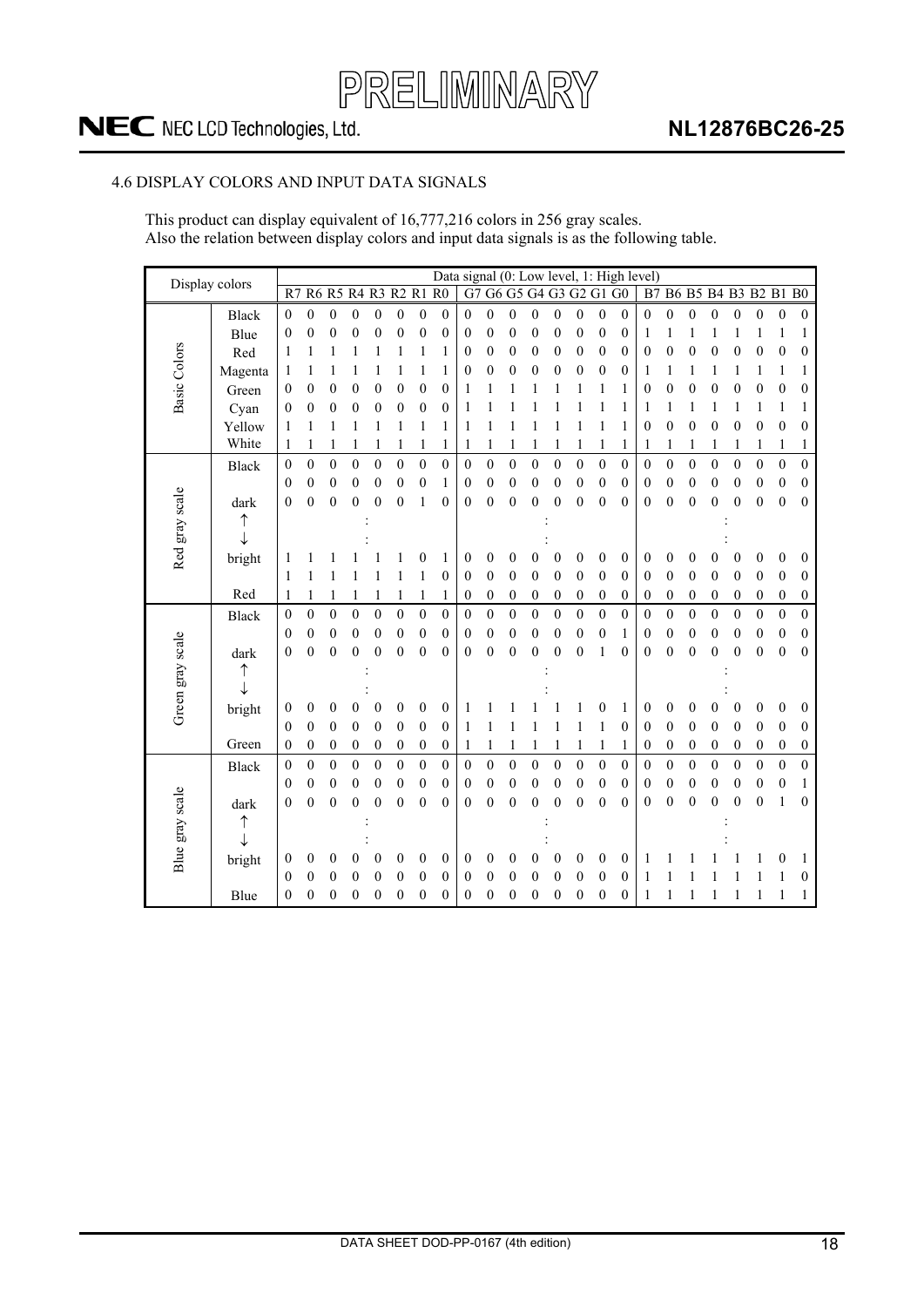

### <span id="page-18-0"></span>4.7 DISPLAY POSITIONS

The following table is the coordinates per pixel.

| C(0, 0)                      |                               |                |                               |                |                              |                               |
|------------------------------|-------------------------------|----------------|-------------------------------|----------------|------------------------------|-------------------------------|
| $\mathbb{R}$<br>G            | B                             |                |                               |                |                              |                               |
| K<br>$\left( 0\right)$<br>0, | C(<br>$\left( 0\right)$<br>1, | $\bullet$      | C(<br>Х,<br>$\left( 0\right)$ | $\bullet$      | $\left( 0\right)$<br>C(1278, | C((1279,<br>$\left( 0\right)$ |
| 1)<br>C(<br>0,               | C(<br>1)<br>1,                |                | C(<br>Х,<br>1)                | ٠              | C((1278,<br>1)               | C((1279,<br>1)                |
|                              |                               |                |                               |                |                              |                               |
|                              |                               |                |                               |                |                              |                               |
|                              |                               |                |                               |                |                              |                               |
| C(<br>0,<br>Y)               | C(<br>1,<br>Y)                | $\bullet$<br>٠ | C(<br>Х,<br>Y)                | ٠<br>$\bullet$ | C((1278,<br>Y)               | C((1279,<br>Y)                |
|                              |                               |                |                               |                |                              |                               |
|                              |                               |                |                               |                |                              |                               |
|                              |                               |                |                               |                |                              |                               |
| 0, 766<br>C(                 | 1,766<br>C(                   |                | X, 766)<br>C(                 | $\bullet$      | C((1278, 766)                | C((1279, 766)                 |
| 0, 767                       | 1, 767<br>С(                  |                | X, 767)<br>C(                 | $\bullet$      | C((1278, 767)                | C((1279, 767)                 |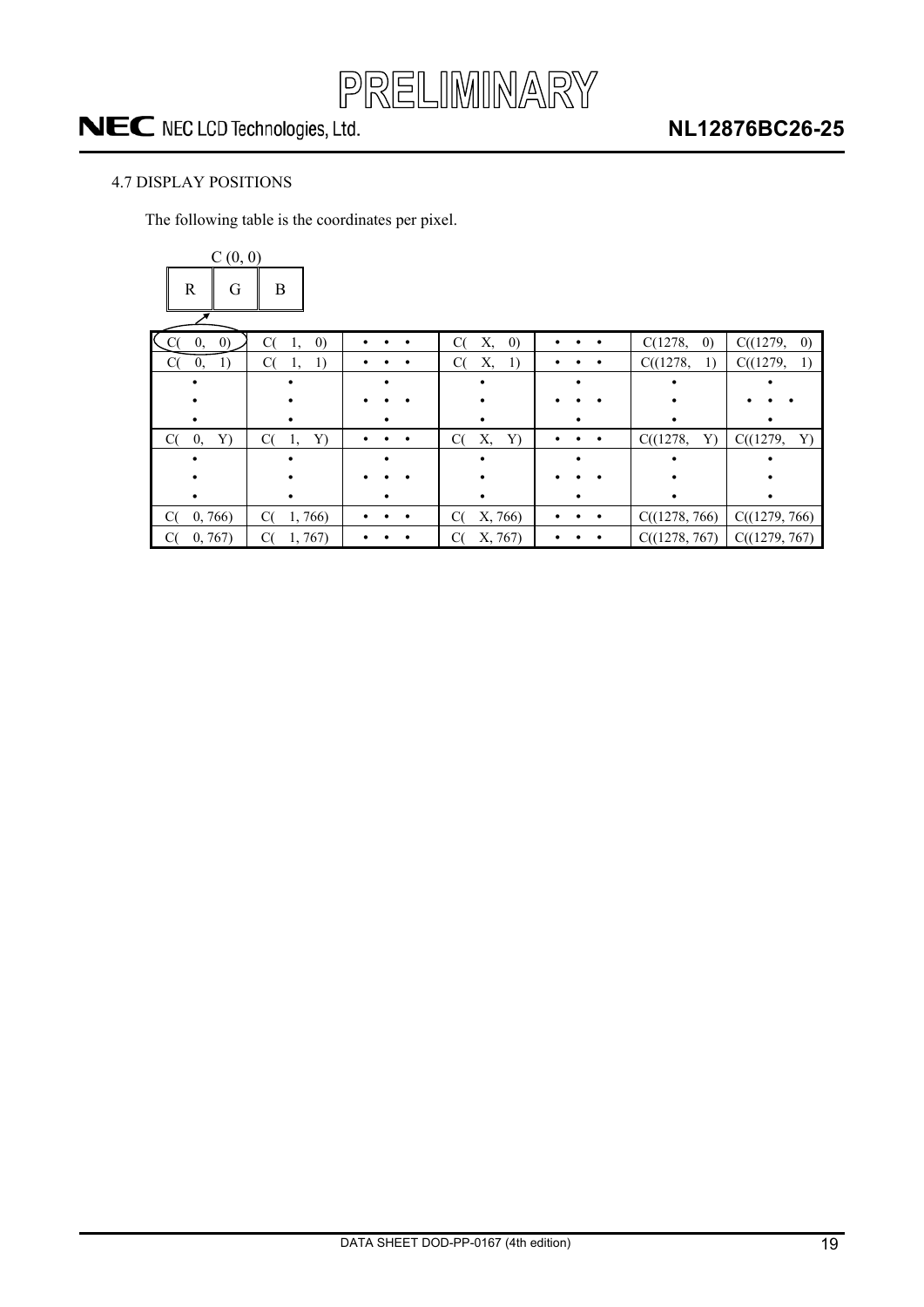

### <span id="page-19-0"></span>4.8 INPUT SIGNAL TIMINGS

- 4.8.1 Outline of input signal timings
	- · Horizontal signal

Note1



Note1: This diagram indicates virtual signal for set up to timing. Note2: See "**4.8.3 Input signal timing chart**" for numeration of pulse.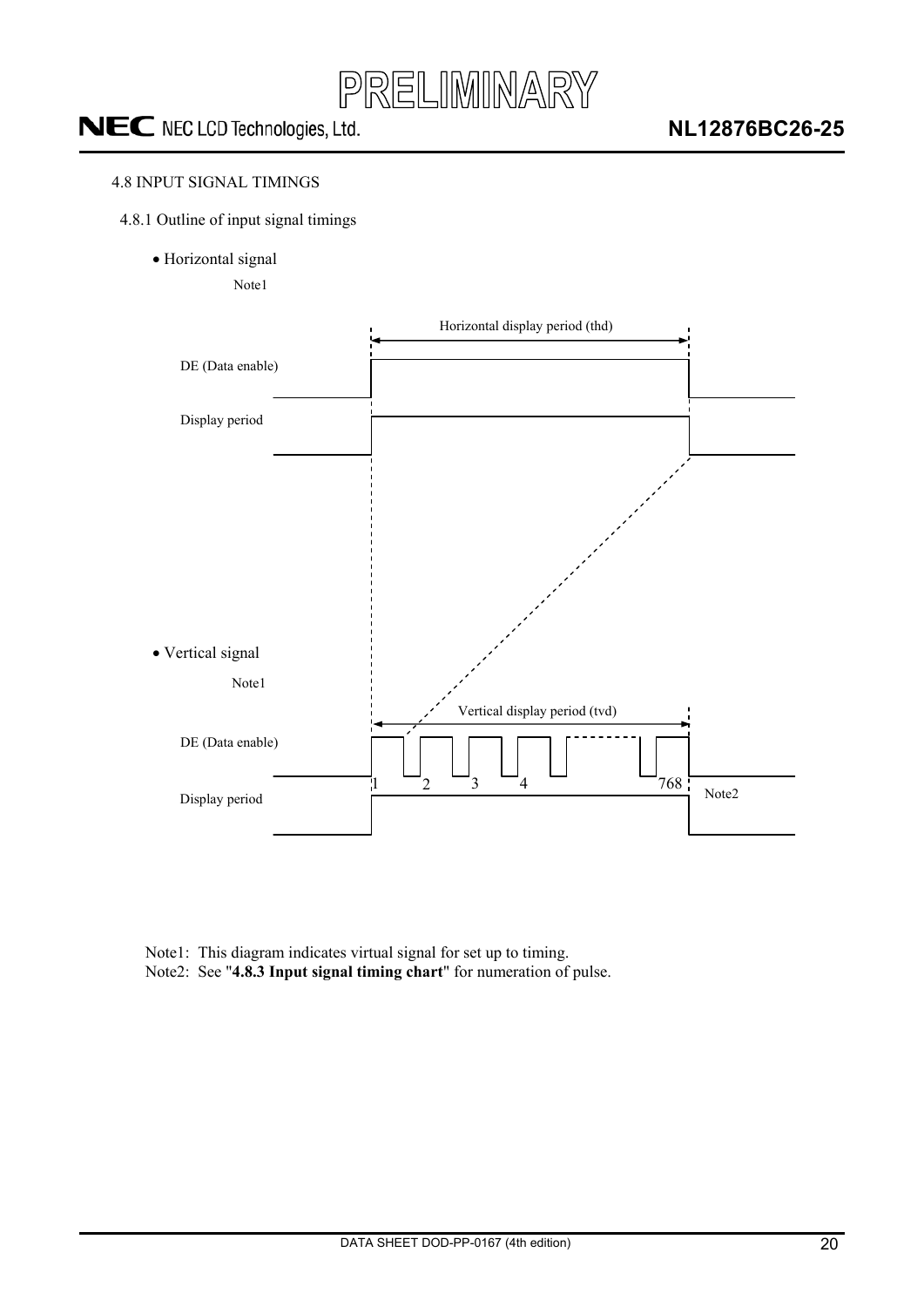

### **NL12876BC26-25**

4

4

4

### <span id="page-20-0"></span>4.8.2 Timing characteristics

|             |                         |                      |                          |                          |            |                          |                 | (Note1, Note2, Note3) |  |
|-------------|-------------------------|----------------------|--------------------------|--------------------------|------------|--------------------------|-----------------|-----------------------|--|
| Parameter   |                         |                      | Symbol                   | min.                     | typ.       | max.                     | Unit            | Remarks               |  |
|             | Frequency               | 1/tc                 | (70)                     | 79.5                     | <b>TBD</b> | MHz                      | 12.579ns (typ.) |                       |  |
| <b>CLK</b>  |                         | Duty                 |                          |                          |            |                          |                 |                       |  |
|             |                         | Rise time, Fall time | $\overline{\phantom{0}}$ |                          |            |                          | ns              |                       |  |
|             | <b>CLK-DATA</b>         | Setup time           | $\overline{\phantom{0}}$ |                          |            |                          | ns              |                       |  |
| <b>DATA</b> |                         | Hold time            |                          |                          |            |                          | ns              |                       |  |
|             |                         | Rise time, Fall time | $\overline{\phantom{a}}$ |                          |            |                          | ns              |                       |  |
|             |                         | Cycle                | th                       | <b>TBD</b>               | 20.93      | <b>TBD</b>               | $\mu$ s         | 47.776kHz (typ.)      |  |
|             | Horizontal              |                      |                          | -                        | 1664       | $\overline{\phantom{a}}$ | <b>CLK</b>      |                       |  |
|             |                         | Display period       | thd                      |                          | 1280       |                          |                 |                       |  |
|             |                         | Cycle                | tv                       | TBD                      | 16.70      | <b>TBD</b>               | ms              |                       |  |
| DE          | Vertical<br>(One frame) |                      |                          |                          | 798        | $\overline{\phantom{a}}$ | H               | $60.0$ Hz $(typ.)$    |  |
|             |                         | Display period       | tvd                      | 768                      |            |                          | H               |                       |  |
|             | <b>CLK-DE</b>           | Setup time           |                          |                          |            |                          | ns              |                       |  |
|             |                         | Hold time            | $\overline{\phantom{0}}$ | $\overline{\phantom{0}}$ |            | ns                       |                 |                       |  |
|             |                         | Rise time, Fall time |                          |                          |            |                          | ns              |                       |  |

Note1: Definition of parameters is as follows.

tc=  $1CLK$ , th=  $1H$ 

Note2: See the data sheet of LVDS transmitter.

Note3: Vertical cycle (tv) should be specified in integral multiple of Horizontal cycle (th).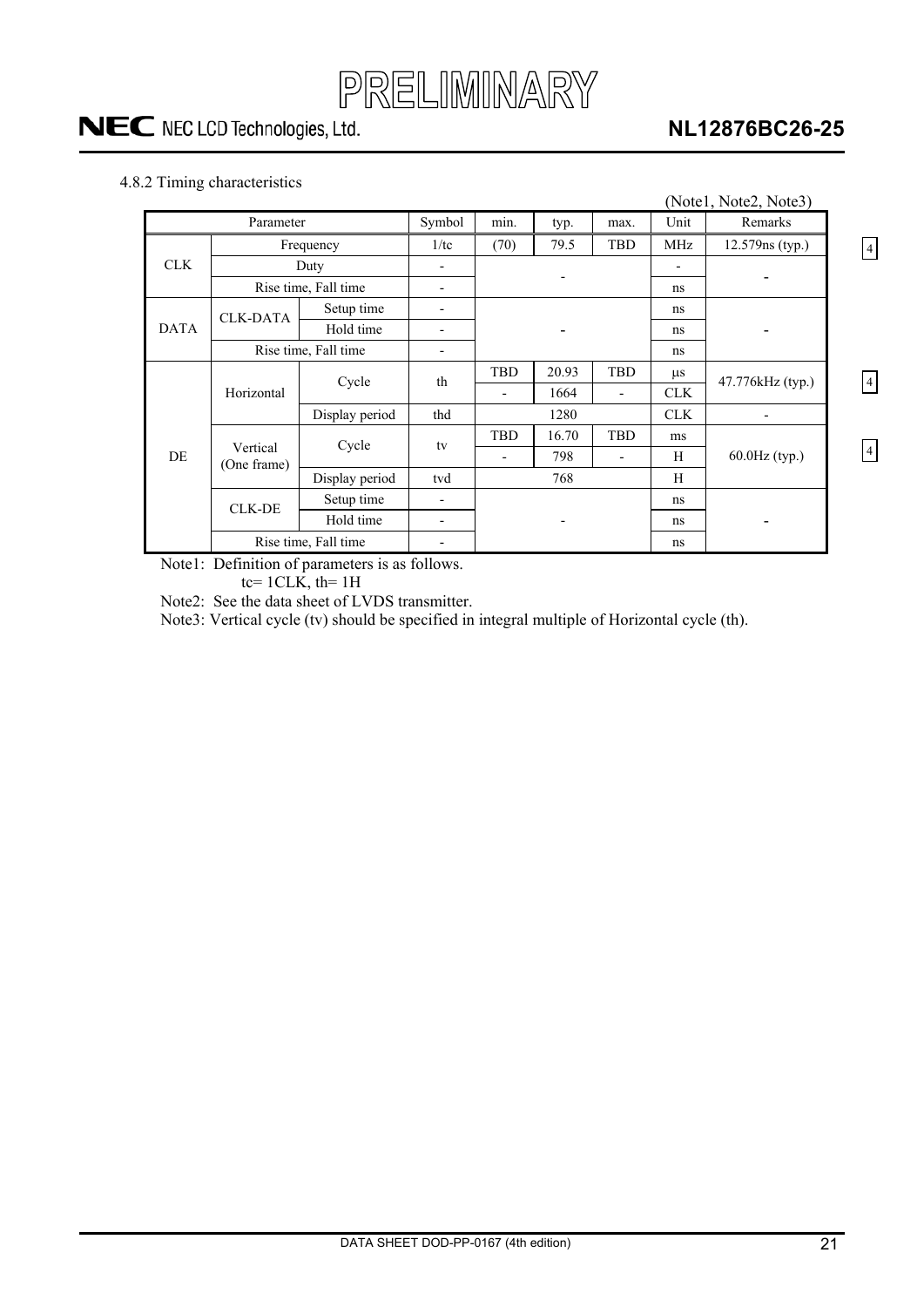

### <span id="page-21-0"></span>4.8.3 Input signal timing chart

Horizontal timing

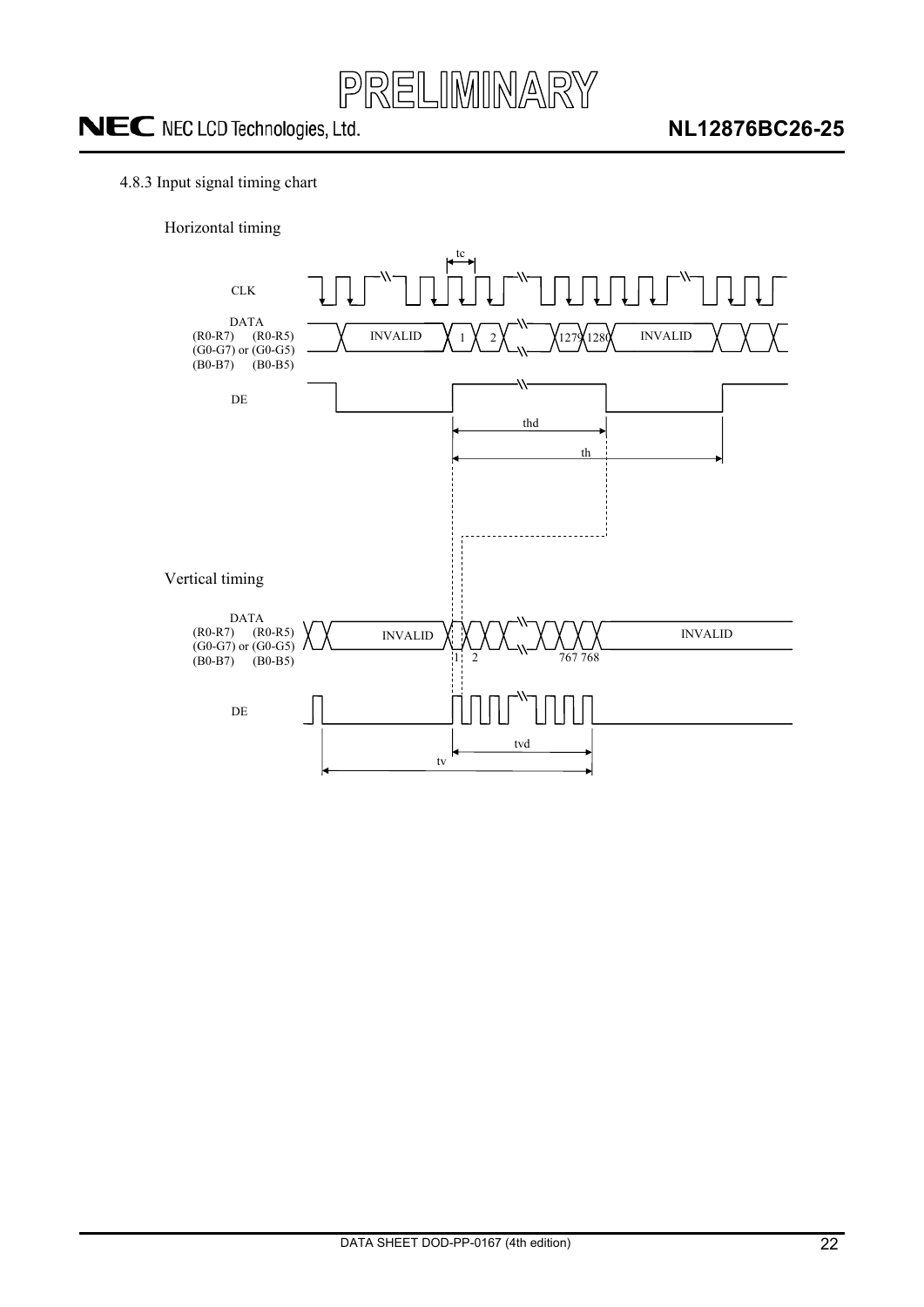

### **NL12876BC26-25**

#### <span id="page-22-0"></span>4.9 OPTICS

#### 4.9.1 Optical characteristics

|                      |                      |                                                                                                       |               |                              |            |                          |                          | (Notel, Note2)                  |                   |                |
|----------------------|----------------------|-------------------------------------------------------------------------------------------------------|---------------|------------------------------|------------|--------------------------|--------------------------|---------------------------------|-------------------|----------------|
| Parameter            |                      | Condition                                                                                             | Symbol        | min.                         | typ.       | max.                     | Unit                     | Measuring Remarks<br>instrument |                   |                |
| Luminance            |                      | White at center<br>$\theta$ R= 0°, $\theta$ L= 0°, $\theta$ U= 0°, $\theta$ D= 0°                     | L             | <b>TBD</b>                   | (400)      | $\overline{a}$           | cd/m <sup>2</sup>        | $BM-5A$                         |                   |                |
| Contrast ratio       |                      | White/Black at center<br>$\theta$ R= 0°, $\theta$ L= 0°, $\theta$ U= 0°, $\theta$ D= 0°               | <b>CR</b>     | <b>TBD</b>                   | <b>TBD</b> | $\overline{a}$           | $\overline{\phantom{0}}$ | $BM-5A$                         | Note3             |                |
| Luminance uniformity |                      | White<br>$\theta$ R= 0°, $\theta$ L= 0°, $\theta$ U= 0°, $\theta$ D= 0°                               | LU            | $\qquad \qquad \blacksquare$ | <b>TBD</b> | <b>TBD</b>               | $\overline{\phantom{a}}$ | $BM-5A$                         | Note4             |                |
|                      | White                | x coordinate                                                                                          | Wx            | <b>TBD</b>                   | 0.313      | <b>TBD</b>               | ٠                        |                                 |                   |                |
|                      |                      | y coordinate                                                                                          | Wy            | <b>TBD</b>                   | 0.329      | <b>TBD</b>               | $\overline{a}$           |                                 |                   | $\overline{4}$ |
|                      | Red<br>Green<br>Blue | x coordinate                                                                                          | Rx            | $\overline{\phantom{a}}$     | <b>TBD</b> | $\overline{a}$           | $\overline{a}$           |                                 |                   |                |
| Chromaticity         |                      | v coordinate                                                                                          | Rv            | $\overline{\phantom{a}}$     | <b>TBD</b> | $\overline{a}$           | $\overline{\phantom{0}}$ |                                 |                   |                |
|                      |                      | x coordinate                                                                                          | <b>Gx</b>     | $\overline{\phantom{a}}$     | <b>TBD</b> | $\overline{\phantom{0}}$ | $\overline{\phantom{0}}$ | $SR-3$                          | Note <sub>5</sub> |                |
|                      |                      | v coordinate                                                                                          | Gv            | $\overline{\phantom{a}}$     | <b>TBD</b> | $\overline{\phantom{0}}$ |                          |                                 |                   |                |
|                      |                      | x coordinate                                                                                          | Bx            | $\overline{\phantom{a}}$     | <b>TBD</b> | $\overline{\phantom{0}}$ | $\overline{\phantom{0}}$ |                                 |                   |                |
|                      |                      | y coordinate                                                                                          | By            | $\blacksquare$               | <b>TBD</b> | $\overline{\phantom{a}}$ | $\blacksquare$           |                                 |                   |                |
| Color gamut          |                      | $\theta$ R= 0°, $\theta$ L= 0°, $\theta$ U= 0°, $\theta$ D= 0°<br>at center, against NTSC color space | $\mathcal{C}$ | <b>TBD</b>                   | (40)       | $\overline{a}$           | $\frac{0}{0}$            |                                 |                   |                |
| Response time        |                      | White to Black                                                                                        | Ton           | $\overline{\phantom{a}}$     | <b>TBD</b> | <b>TBD</b>               | ms                       | $BM-5A$                         | Note <sub>6</sub> |                |
|                      |                      | <b>Black to White</b>                                                                                 | Toff          |                              | <b>TBD</b> | <b>TBD</b>               | ms                       |                                 | Note7             |                |
|                      | Right                | $\theta U = 0^\circ$ , $\theta D = 0^\circ$ , $CR \ge 10$                                             | $\theta$ R    | <b>TBD</b>                   | 85         | $\overline{a}$           | $\circ$                  |                                 |                   |                |
|                      | Left                 | $\theta U = 0^\circ$ , $\theta D = 0^\circ$ , $CR \ge 10$                                             | $\theta$ L    | <b>TBD</b>                   | 85         | $\overline{\phantom{a}}$ | $\circ$                  | EZ                              |                   |                |
| Viewing angle        | Up                   | $\theta$ R= 0°, $\theta$ L= 0°, CR≥ 10                                                                | $\theta$ U    | <b>TBD</b>                   | 85         | $\overline{\phantom{a}}$ | $\circ$                  | Contrast                        | Note8             |                |
|                      | Down                 | $\theta$ R= 0°, $\theta$ L= 0°, CR≥ 10                                                                | $\theta$ D    | <b>TBD</b>                   | 85         | $\overline{\phantom{a}}$ | $\circ$                  |                                 |                   |                |

Note1: These are initial characteristics.

Note2: Measurement conditions are as follows.

Ta=  $25^{\circ}$ C, VCC=  $3.3V$ , IBL=  $6.0$ mArms/lamp, Display mode: WXGA, Horizontal cycle= 1/47.776kHz, Vertical cycle= 1/60.0Hz

Optical characteristics are measured at luminance saturation after 20minutes from working the product, in the dark room. Also measurement methods are as follows.



- Note3: See "**4.9.2 Definition of contrast ratio**".
- Note4: See "**4.9.3 Definition of luminance uniformity**".
- Note5: These coordinates are found on CIE 1931 chromaticity diagram.
- Note6: Product surface temperature: TopF= TBD°C
- Note7: See "**4.9.4 Definition of response times**".
- Note8: See "**4.9.5 Definition of viewing angles**".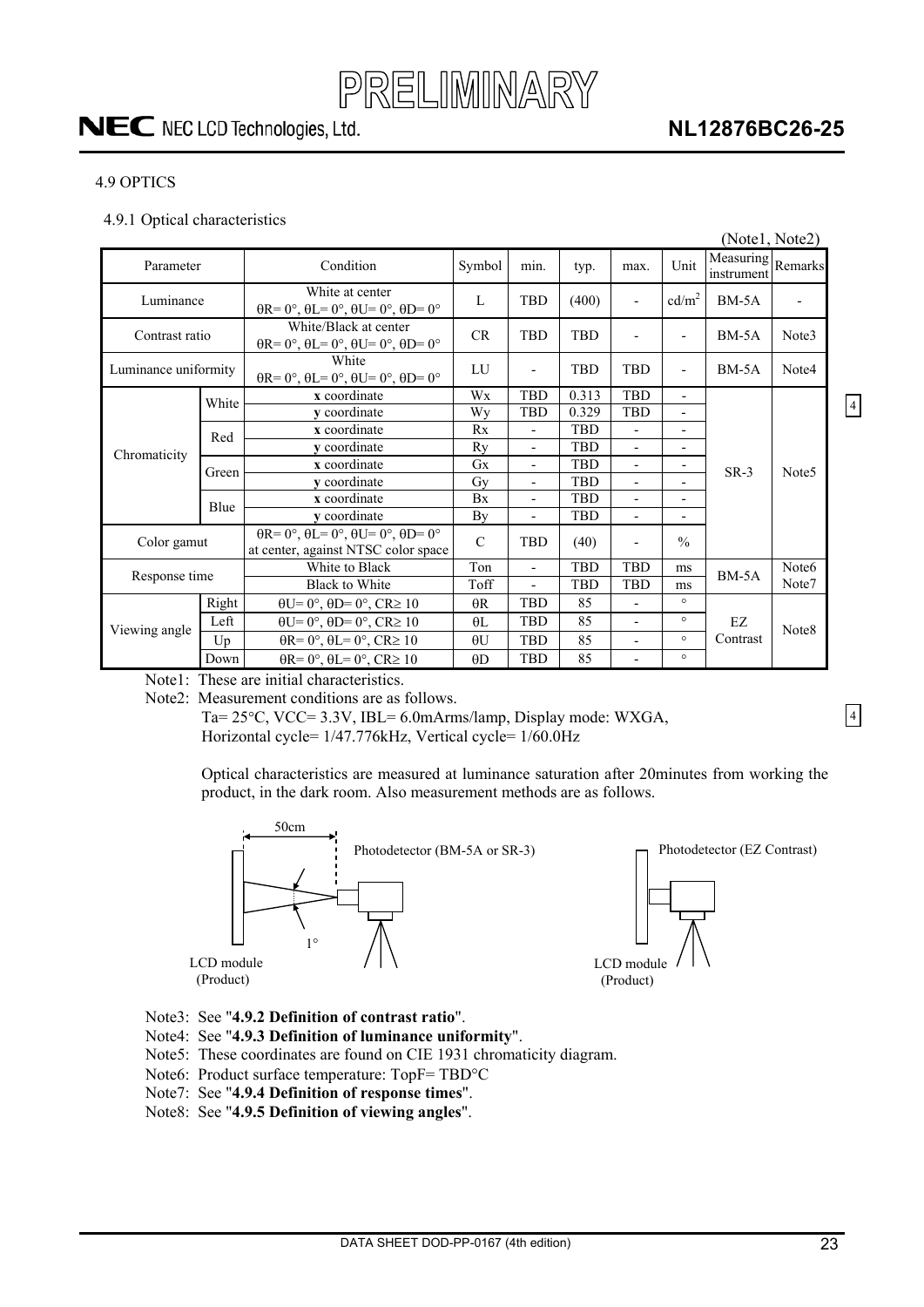

#### <span id="page-23-0"></span>4.9.2 Definition of contrast ratio

The contrast ratio is calculated by using the following formula.

Luminance of white screen Contrast ratio  $(CR) = \frac{L}{L}$  Luminance of black screen

#### 4.9.3 Definition of luminance uniformity

The luminance uniformity is calculated by using following formula.

Maximum luminance from  $\odot$  to  $\odot$ Luminance uniformity  $(LU) = \frac{Maxl (UH)}{Mini m (UH)}$  luminance from  $\odot$  to  $\odot$ 

The luminance is measured at near the 5 points shown below.

|     | 213 |     | 640     | 1067 |             |  |
|-----|-----|-----|---------|------|-------------|--|
| 128 |     | .1. |         |      | ②           |  |
| 384 |     |     | $\odot$ |      |             |  |
| 640 |     | ④   |         |      | $\circledS$ |  |

#### 4.9.4 Definition of response times

Response time is measured, the luminance changes from "black" to "white", or "white" to "black" on the same screen point, by photo-detector. Ton is the time it takes the luminance change from 10% up to 90%. Also Toff is the time it takes the luminance change from 90% down to 10% (See the following diagram.).



#### 4.9.5 Definition of viewing angles

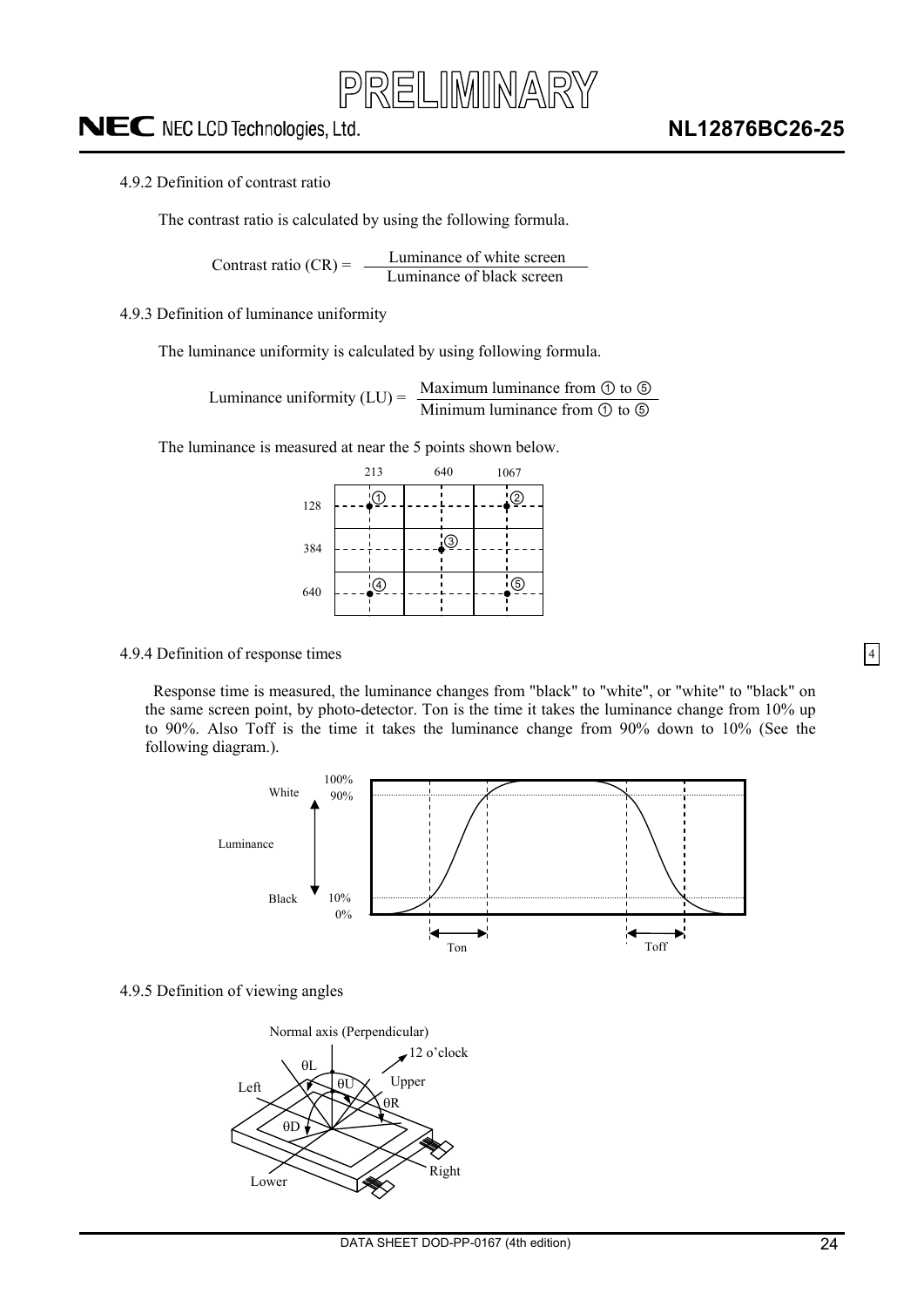

### **NL12876BC26-25**

### <span id="page-24-0"></span>**5. RELIABILITY TESTS**

|                                              |                                                                                                                                                                            | (Note1)                                        |
|----------------------------------------------|----------------------------------------------------------------------------------------------------------------------------------------------------------------------------|------------------------------------------------|
| Test item                                    | Condition                                                                                                                                                                  | Judgement                                      |
| High temperature and humidity<br>(Operation) | ① $60 \pm 2$ °C, RH= 90%, 240 hours<br>Display data is black.<br>(2)                                                                                                       |                                                |
| High temperature<br>(Operation)              | $70 \pm 3$ °C, 240 hours<br>ന<br>Display data is black.<br>$\circled{2}$                                                                                                   |                                                |
| Heat cycle<br>(Operation)                    | $(1) -10 \pm 3$ °C1 hour<br>$70 \pm 3$ °C1 hour<br>50cycles, 4 hours/cycle<br>②<br>Display data is black.<br>$\circledS$                                                   |                                                |
| Thermal shock<br>(Non operation)             | $-20 \pm 3$ °C30 minutes<br>$\bigcirc$<br>$80 \pm 3$ °C30 minutes<br>100cycles, 1hour/cycle<br>(2)<br>Temperature transition time is within<br>$\circled{3}$<br>5 minutes. | No display malfunctions                        |
| <b>ESD</b><br>(Operation)                    | 150pF, 150 $\Omega$ , $\pm$ 10kV<br>$\circ$<br>9 places on a panel surface<br>Note2<br>(2)<br>10 times each places at 1 sec interval<br>③                                  |                                                |
| Dust<br>(Operation)                          | Sample dust: No. 15 (by JIS-Z8901))<br>➀<br>15 seconds stir<br>(2)<br>8 times repeat at 1 hour interval<br>3                                                               |                                                |
| Vibration<br>(Non operation)                 | 5 to 100Hz, $11.756 \text{m/s}^2$<br>$\odot$<br>1 minute/cycle<br>(2)<br>X, Y, Z direction<br>ك<br>50 times each directions<br>4                                           | No display malfunctions<br>No physical damages |
| Mechanical shock<br>(Non operation)          | $294 \text{m/s}^2$ , 11ms<br>$\odot$<br>$\pm X$ , $\pm Y$ , $\pm Z$ direction<br>$\circled{2}$<br>3 times each directions<br>$\circled{3}$                                 |                                                |

Note1: Display and appearance are checked under environmental conditions equivalent to the inspection conditions of defect criteria.

Note2: See the following figure for discharge points.

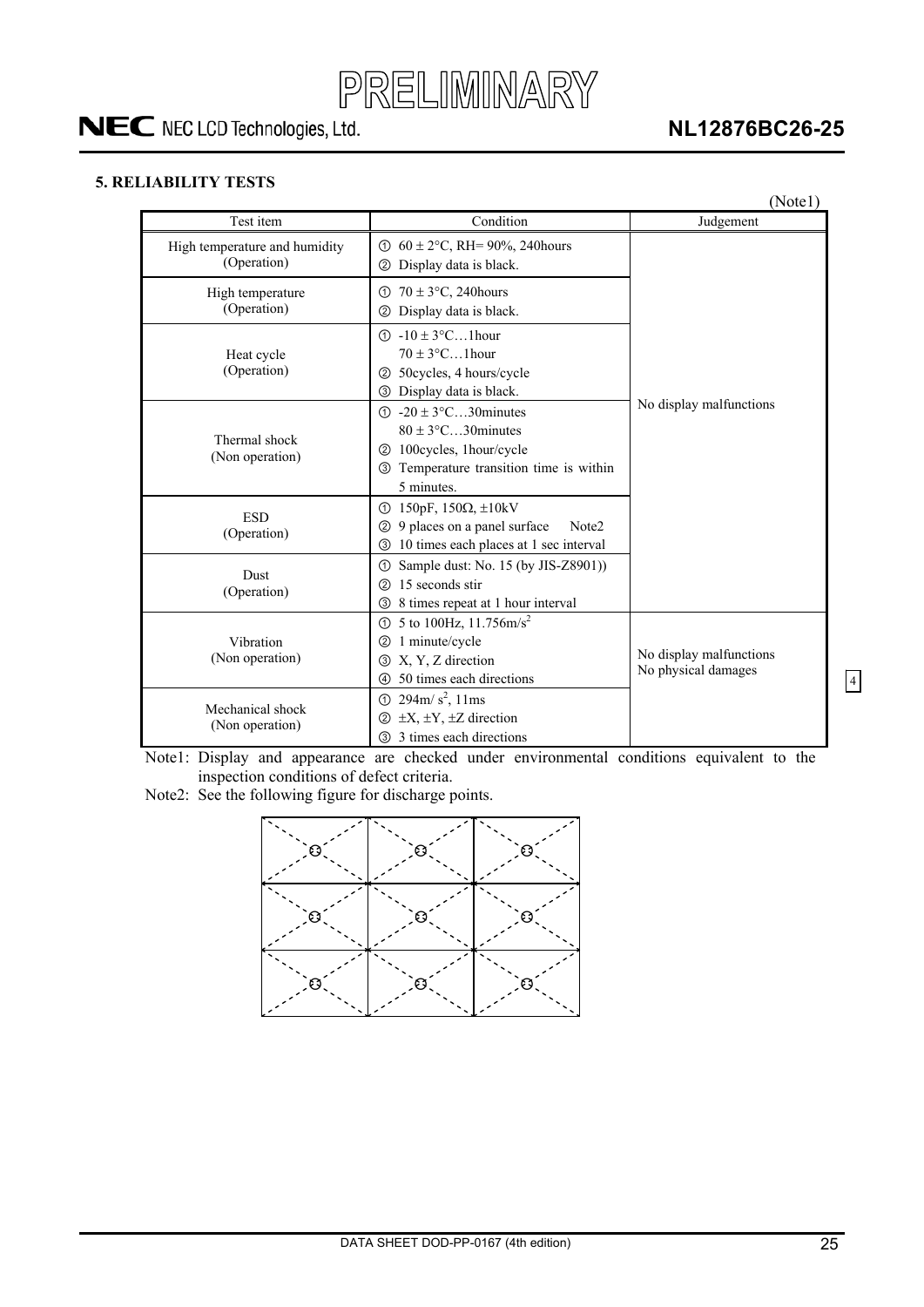#### <span id="page-25-0"></span>**6. PRECAUTIONS**

### 6.1 MEANING OF CAUTION SIGNS

The following caution signs have very important meaning. **Be sure to read "6.2 CAUTIONS" and "6.3 ATTENTIONS", after understanding these contents!** 



### 6.2 CAUTIONS

 **Do not touch the working backlight. There is a danger of an electric shock.** 

- **Do not touch the working backlight. There is a danger of burn injury.**
- **Do not shock and press the LCD panel and the backlight! There is a danger of**  breaking, because they are made of glass. (Shock: To be not greater 539m/s<sup>2</sup> and to be not greater 11ms, Pressure: To be not greater 19.6 N ( $\phi$ 16mm iig))



6.3.1 Handling of the product

- Take hold of both ends without touching the circuit board when the product (LCD module) is picked up from inner packing box to avoid broken down or misadjustment, because of stress to mounting parts on the circuit board.
- ཱ Do not hook nor pull cables such as lamp cable, and so on, in order to avoid any damage.
- ི When the product is put on the table temporarily, display surface must be placed downward.
- ཱི When handling the product, take the measures of electrostatic discharge with such as earth band, ionic shower and so on, because the product may be damaged by electrostatic.
- ུ The product must be installed using mounting holes without undue stress such as bends or twist (See outline drawings). And do not add undue stress to any portion (such as bezel flat area). Bends or twist described above and undue stress to any portion may cause display mura.
- ཱུ Do not press or rub on the sensitive product surface. When cleaning the product surface, use of the cloth with ethanolic liquid such as screen cleaner for LCD is recommended.
- ྲྀ Do not push nor pull the interface connectors while the product is working.
- ཷ Do not bend or unbend the lamp cable at the near part of the lamp holding rubber, to avoid the damage for high voltage side of the lamp.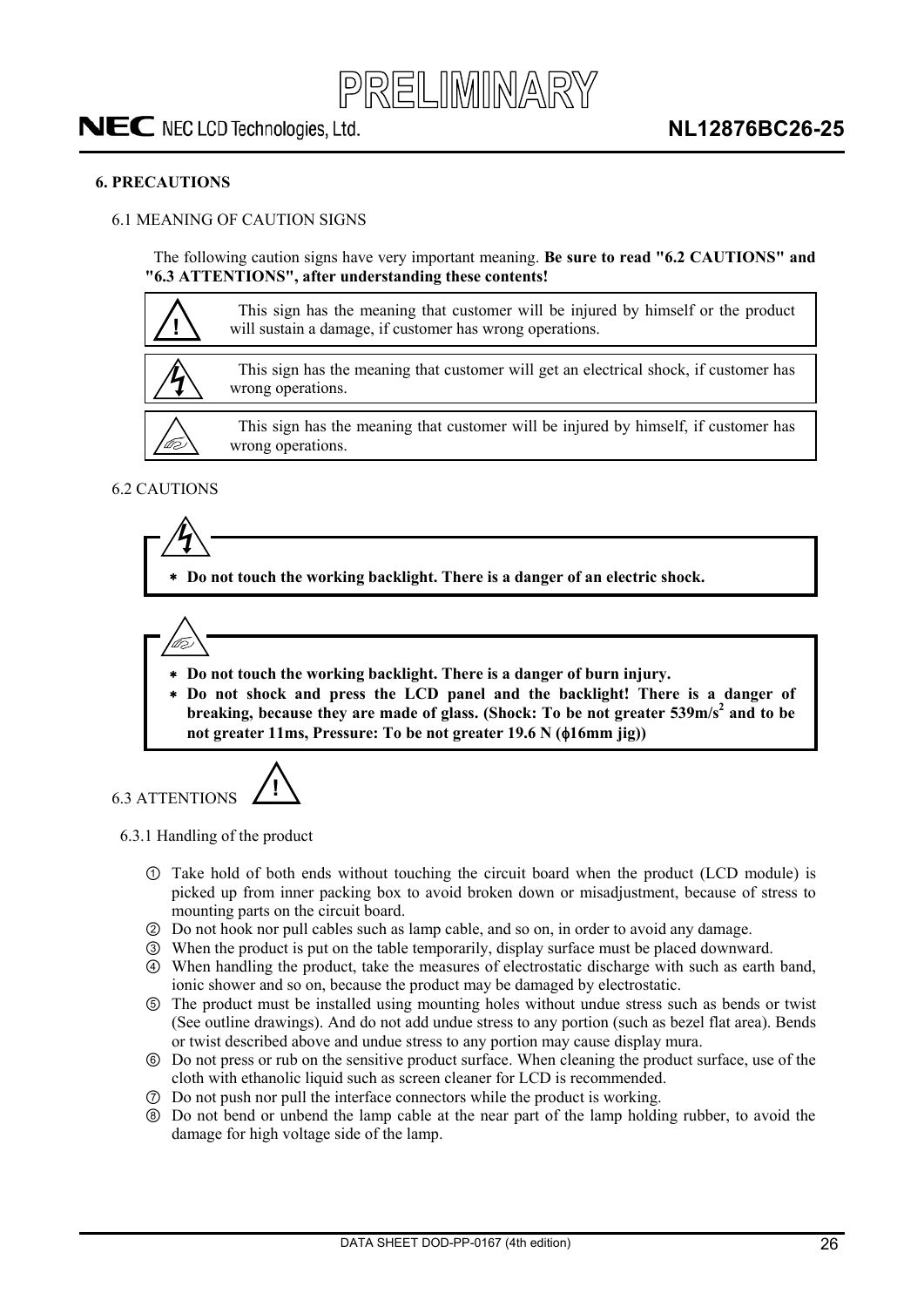# PRELIMINARY

## <span id="page-26-0"></span>NEC NEC LCD Technologies, Ltd.

4

4

4

- ླྀ Properly connect the plug (backlight side) to adaptable socket (inverter side) without incomplete connection. After connecting, be careful not to hook the lamp cables because incomplete connection may occur by hooking the lamp cables. This incomplete connection may cause abnormal operation of high voltage circuit.
- ཹ If the lamp cable is attached on the metal part of the product directly, high frequency leak current to the metal part may occur, then the brightness may decrease or the lamp may not be turned on.
- ེ When handling the product, use of an original protection sheet on the product surface (polarizer) is recommended for protection of product surface. Adhesive type protection sheet may change color or characteristics of the polarizer.
- ཻUsually liquid crystals don't leak through the breakage of glasses because of the surface tension of thin layer and the construction of LCD panel. But, if you contact with liquid crystal for the worst, please wash it out with soap.
- ོ The product must be installed using mounting holes without undue stress such as bends or twist (See outline drawings). And do not add undue stress to any portion (such as bezel flat area).Bends or twist described above and undue stress to any portion may cause display mura. Recommended installing method: Ideal plane "A" is defined by one mounting hole (datum point) and other mounting holes. The ideal plane "A" should be the same plane within  $\pm 0.3$  mm.



6.3.2 Environment

- Do not operate or store in high temperature, high humidity, dewdrop atmosphere or corrosive gases. Keep the product in packing box with antistatic pouch in room temperature to avoid dusts and sunlight, when storing the product.
- ཱ In order to prevent dew condensation occurring by temperature difference, the product packing box should be opened after enough time being left under the environment of an unpacking room. Evaluate the leaving time sufficiently because a situation of dew condensation occurring is changed by the environmental temperature and humidity. (Recommended leaving time: 6 hours or more with packing state)
- ི Do not operate in high magnetic field. Circuit boards may be broken down by it.
- ཱི This product is not designed as radiation hardened.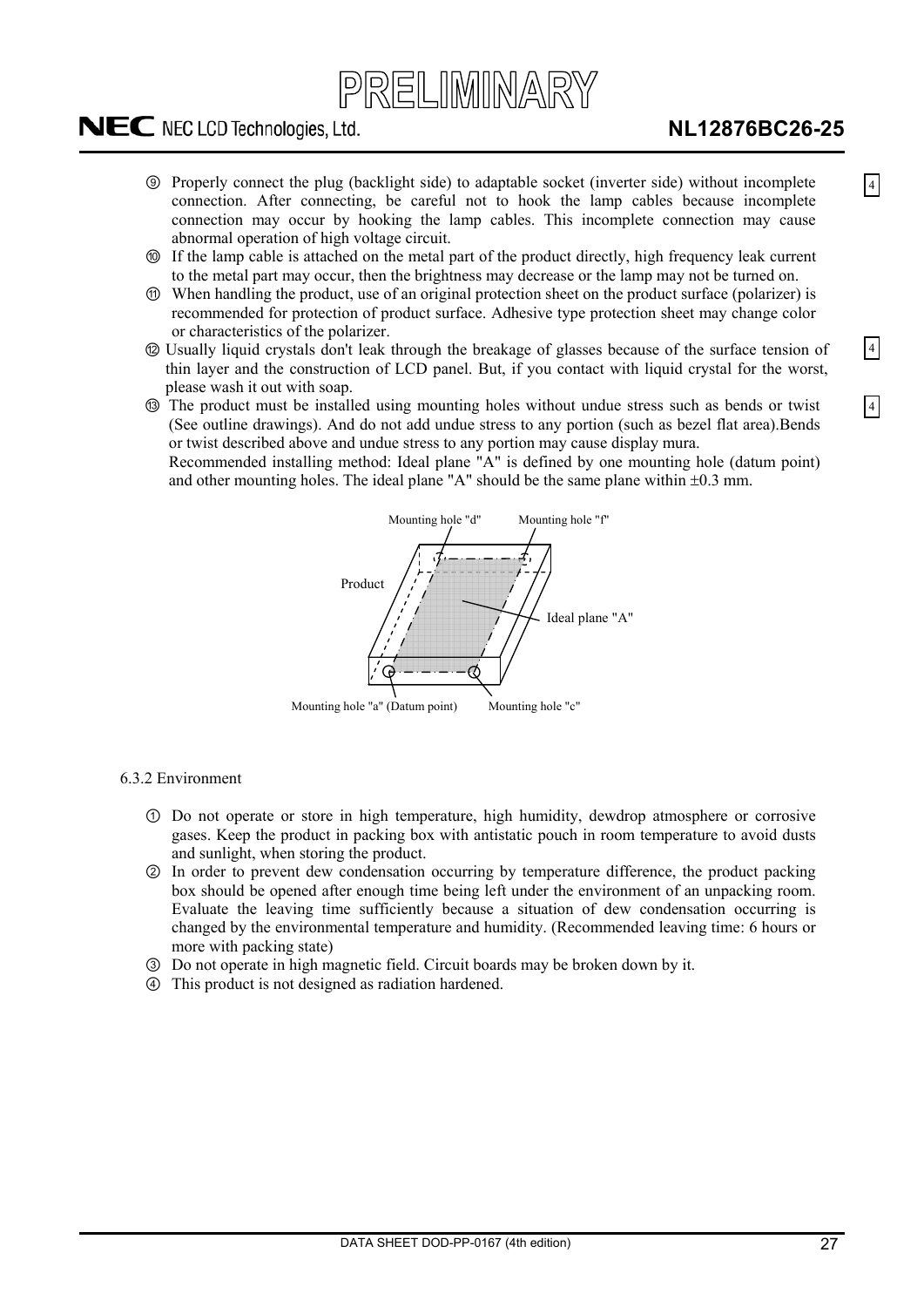#### <span id="page-27-0"></span>6.3.3 Characteristics

#### **The following items are neither defects nor failures.**

- Characteristics of the LCD (such as response time, luminance, color uniformity and so on) may be changed depending on ambient temperature. If the product is stored under condition of low temperature for a long time, it may cause display mura. In this case, the product should be operated after enough time being left under condition of operating temperature.
- ཱ Display mura, flicker, vertical seam or small spot may be observed depending on display patterns.
- ི Optical characteristics (e.g. luminance, display uniformity, etc.) gradually is going to change depending on operating time, and especially low temperature, because the LCD has cold cathode fluorescent lamps.
- ཱི Do not display the fixed pattern for a long time because it may cause image sticking. Use a screen saver, if the fixed pattern is displayed on the screen.
- ུ The display color may be changed depending on viewing angle because of the use of condenser sheet in the backlight.
- ཱུ Optical characteristics may be changed depending on input signal timings.
- ྲྀ The interference noise between input signal frequency for this product's signal processing board and luminance control frequency of the inverter may appear on a display. Set up luminance control frequency of the inverter so that the interference noise does not appear.
- ཷ After the product is stored under condition of low temperature or dark place for a long time, the cold cathode fluorescent lamp may not be turned on under the same condition because of the general characteristic of cold cathode fluorescent lamp. In addition, when Luminance control ratio is low in pulse width modulation method inverter, the lamp may not be turned on. In this case, power should be supplied again.

#### 6.3.4 Other

- All GND and VCC terminals should be used without any non-connected lines.
- ཱ Do not disassemble a product or adjust variable resistors.
- ི Pay attention not to insert foreign materials inside of the product, when using tapping screws.
- ཱི Pack the product with original shipping package, in order to avoid any damages during transportation, when returning the product to NEC for repair and so on.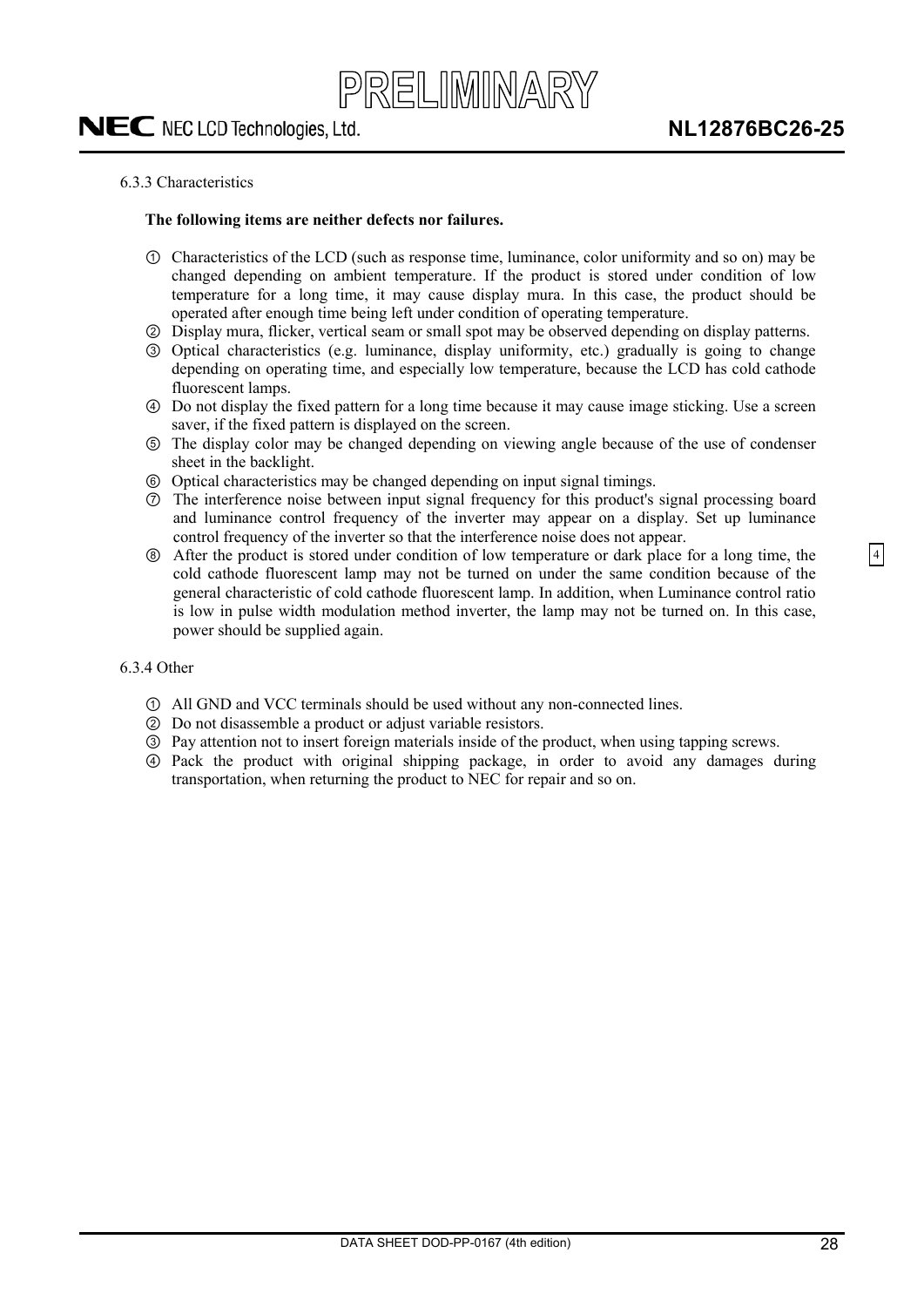

<span id="page-28-0"></span>Note1: The values in parentheses are for reference. Note2: The torque for product mounting screws must never exceed TBD N·m.

### **7. OUTLINE DRAWINGS**

7.1 FRONT VIEW



Unit: mm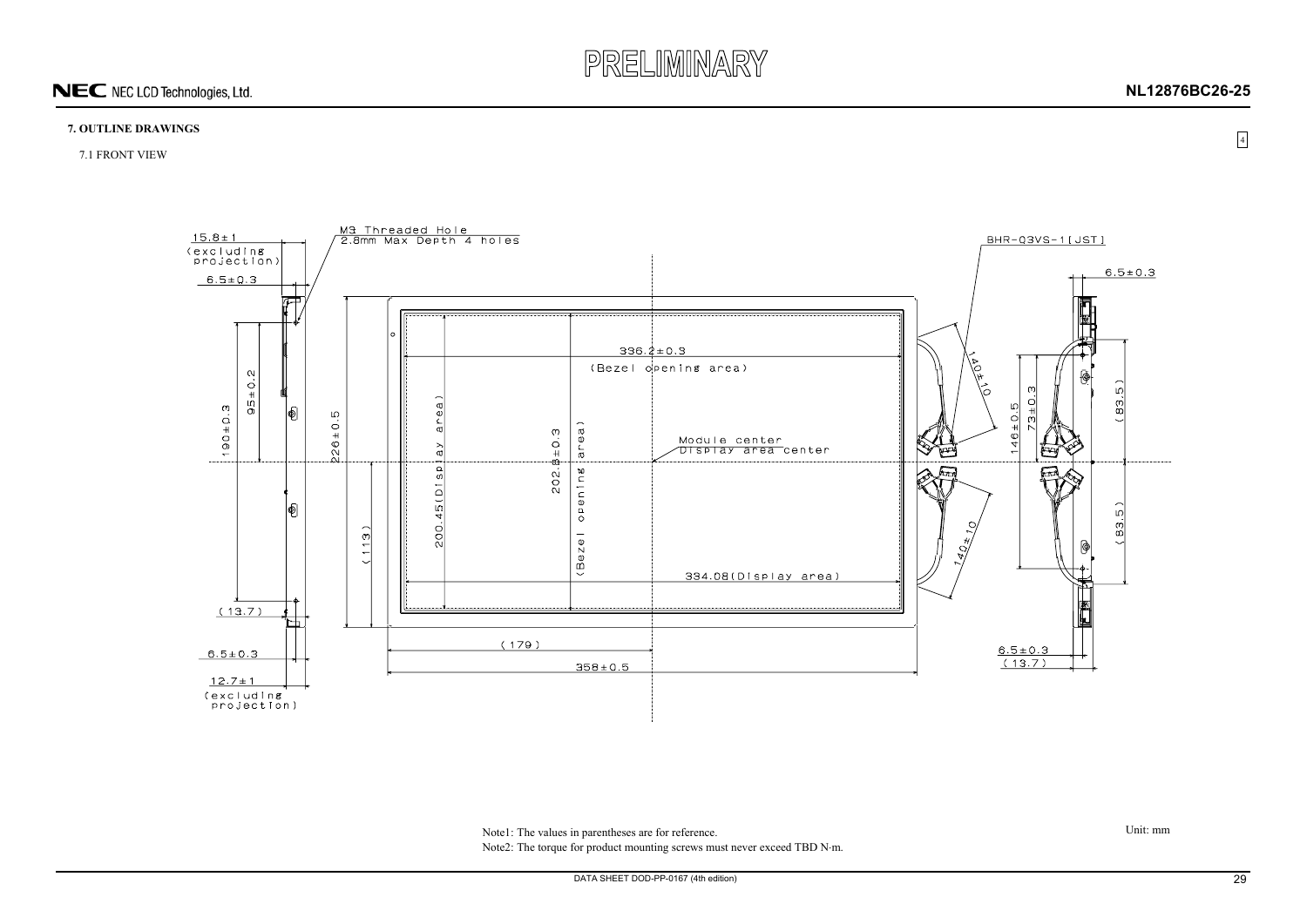# PRELIMINARY

## NEC NEC LCD Technologies, Ltd.

<span id="page-29-0"></span>Note1: The values in parentheses are for reference. Note2: The torque for product mounting screws must never exceed TBD N·m.

DATA SHEET DOD-PP-0167 (4th edition) 30

### 7.2 REAR VIEW



Unit: mm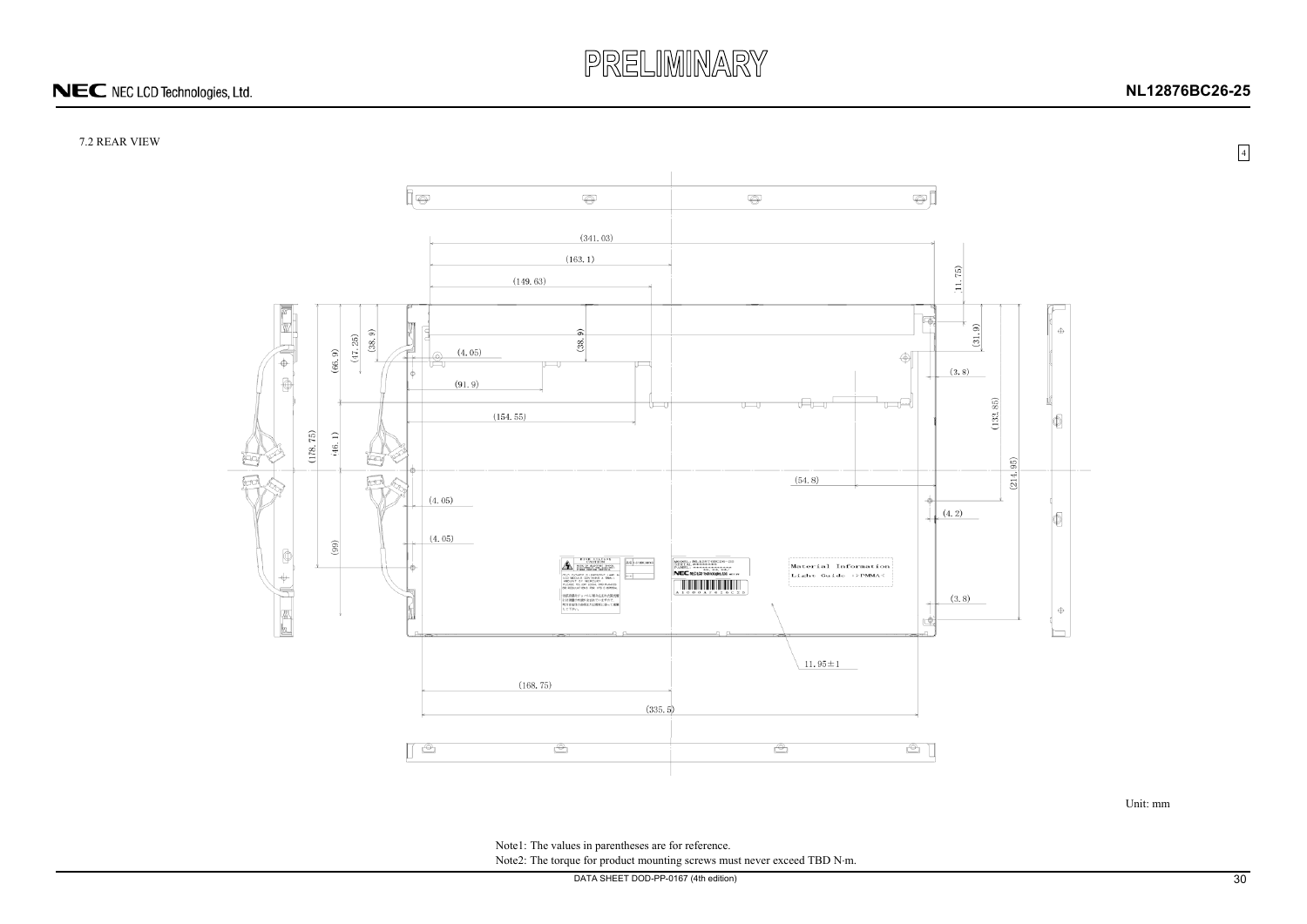

### **REVISION HISTORY**

<span id="page-30-0"></span>*The inside of latest specifications is revised to the clerical error and the major improvement of previous edition. Only a changed part such as functions, characteristic value and so on that may affect a design of customers, are described especially below.* 

| <b>Edition</b> | <b>Document</b><br>number | Prepared<br>date   | <b>Revision contents and signature</b>                                                                                                                                                                                                                                                                                                                                                                                                                                                                                                                                                                                                                                                                                                                                                                                                                                                                                                                                                                                                                                                                                                                                                                                                                                                                                                                                                                                                                                                                                                                            |
|----------------|---------------------------|--------------------|-------------------------------------------------------------------------------------------------------------------------------------------------------------------------------------------------------------------------------------------------------------------------------------------------------------------------------------------------------------------------------------------------------------------------------------------------------------------------------------------------------------------------------------------------------------------------------------------------------------------------------------------------------------------------------------------------------------------------------------------------------------------------------------------------------------------------------------------------------------------------------------------------------------------------------------------------------------------------------------------------------------------------------------------------------------------------------------------------------------------------------------------------------------------------------------------------------------------------------------------------------------------------------------------------------------------------------------------------------------------------------------------------------------------------------------------------------------------------------------------------------------------------------------------------------------------|
| 1st<br>edition | DOD-PP-<br>0063           | Nov. 1,<br>2006    | <b>Revision contents</b>                                                                                                                                                                                                                                                                                                                                                                                                                                                                                                                                                                                                                                                                                                                                                                                                                                                                                                                                                                                                                                                                                                                                                                                                                                                                                                                                                                                                                                                                                                                                          |
|                |                           |                    | New issue                                                                                                                                                                                                                                                                                                                                                                                                                                                                                                                                                                                                                                                                                                                                                                                                                                                                                                                                                                                                                                                                                                                                                                                                                                                                                                                                                                                                                                                                                                                                                         |
|                |                           |                    | Writer<br>Checked by<br>Approved by<br>Prepared by                                                                                                                                                                                                                                                                                                                                                                                                                                                                                                                                                                                                                                                                                                                                                                                                                                                                                                                                                                                                                                                                                                                                                                                                                                                                                                                                                                                                                                                                                                                |
|                |                           |                    | I . Ogawa<br>I . Ogwad                                                                                                                                                                                                                                                                                                                                                                                                                                                                                                                                                                                                                                                                                                                                                                                                                                                                                                                                                                                                                                                                                                                                                                                                                                                                                                                                                                                                                                                                                                                                            |
|                |                           |                    | T. OGAWA<br>T. OGAWA                                                                                                                                                                                                                                                                                                                                                                                                                                                                                                                                                                                                                                                                                                                                                                                                                                                                                                                                                                                                                                                                                                                                                                                                                                                                                                                                                                                                                                                                                                                                              |
| 2nd            | DOD-PP-                   | Nov.10,            | <b>Revision contents</b>                                                                                                                                                                                                                                                                                                                                                                                                                                                                                                                                                                                                                                                                                                                                                                                                                                                                                                                                                                                                                                                                                                                                                                                                                                                                                                                                                                                                                                                                                                                                          |
| edition        | 0091                      | 2006               | P <sub>26</sub> Outline drawings<br>• Summary outline drawing is changed.                                                                                                                                                                                                                                                                                                                                                                                                                                                                                                                                                                                                                                                                                                                                                                                                                                                                                                                                                                                                                                                                                                                                                                                                                                                                                                                                                                                                                                                                                         |
|                |                           |                    | writer                                                                                                                                                                                                                                                                                                                                                                                                                                                                                                                                                                                                                                                                                                                                                                                                                                                                                                                                                                                                                                                                                                                                                                                                                                                                                                                                                                                                                                                                                                                                                            |
|                |                           |                    | Approved by<br>Prepared by<br>Checked by                                                                                                                                                                                                                                                                                                                                                                                                                                                                                                                                                                                                                                                                                                                                                                                                                                                                                                                                                                                                                                                                                                                                                                                                                                                                                                                                                                                                                                                                                                                          |
|                |                           |                    | I . Ogawa)<br>m. Tanaka                                                                                                                                                                                                                                                                                                                                                                                                                                                                                                                                                                                                                                                                                                                                                                                                                                                                                                                                                                                                                                                                                                                                                                                                                                                                                                                                                                                                                                                                                                                                           |
|                |                           |                    | T. OGAWA<br>M. TANAKA                                                                                                                                                                                                                                                                                                                                                                                                                                                                                                                                                                                                                                                                                                                                                                                                                                                                                                                                                                                                                                                                                                                                                                                                                                                                                                                                                                                                                                                                                                                                             |
| 3rd<br>edition | DOD-PP-<br>0114           | $Dec.01$ ,<br>2006 | <b>Revision contents</b>                                                                                                                                                                                                                                                                                                                                                                                                                                                                                                                                                                                                                                                                                                                                                                                                                                                                                                                                                                                                                                                                                                                                                                                                                                                                                                                                                                                                                                                                                                                                          |
|                |                           |                    | <b>P5 GENERAL SPECIFICATIONS</b><br>• Display area :334.08(H) $\times$ 200.448(V)mm $\rightarrow$ 334.08(H) $\times$ 200.45(V)mm<br>P7 MECHANICAL SPECIFICATIONS<br>• Display area : 304.128(H) $\times$ 228.096(V)mm $\rightarrow$ 334.08(H) $\times$ 200.45(V)mm<br>P8 LCD panel signal processing board<br>• Power supply current : TBD mA (typ., max.) $\rightarrow$ (600) mA (typ.), (900) mA (max.)<br>P9 Backlight lamp<br>• Lamp current : TBD mArms (min., typ., max.)<br>$\rightarrow$ 3.0 mArms (min.), 6.0 mArms (typ.), 6.5 mArms (max.)<br>• Lamp voltage : TBD Vrms (typ.) $\rightarrow$ (670) Vrms (typ.)<br>• Lamp starting voltage : TBD Vrms (min.) $\rightarrow$ (1,100) Vrms (min.) (Ta= 25°C)<br>TBD Vrms (min.) $\rightarrow$ (1,600) Vrms (min.) (Ta= -20°C)<br>• Lamp oscillation frequency : TBD kHz (min., typ., max.)<br>$\rightarrow$ (38) kHz (min.), (43) kHz (typ.), (48) kHz (max.)<br>P13 Backlight lamp<br>• CN plug (LCD module side), Adaptable socket : (addition)<br>P19 Timing characteristics<br>• CLK- Frequency: TBD MHz (min.), 81.0 MHz (typ.)->(70) MHz (min.), 79.5 MHz (typ.)<br>• DE-Horizontal- Cycle : 20.84 µs (typ.), 1688 CLK (typ.)<br>$\rightarrow$ 20.93 µs (typ.), 1664 CLK (typ.)<br>• DE- Vertical- Cycle : $16.79$ ms (typ.), $806$ H (typ.)<br>$\rightarrow$ 16.70 ms (typ.), 798 H (typ.)<br>P26, P27 OUTLINE DRAWINGS<br>• FRONT VIEW and REAR VIEW is changed.<br><b>Signature of writer</b><br>Checked by<br>Approved by<br>Prepared by<br>I . Og awa $\,$<br>I . Ogwac<br>T. OGAWA<br>T. OGAWA |